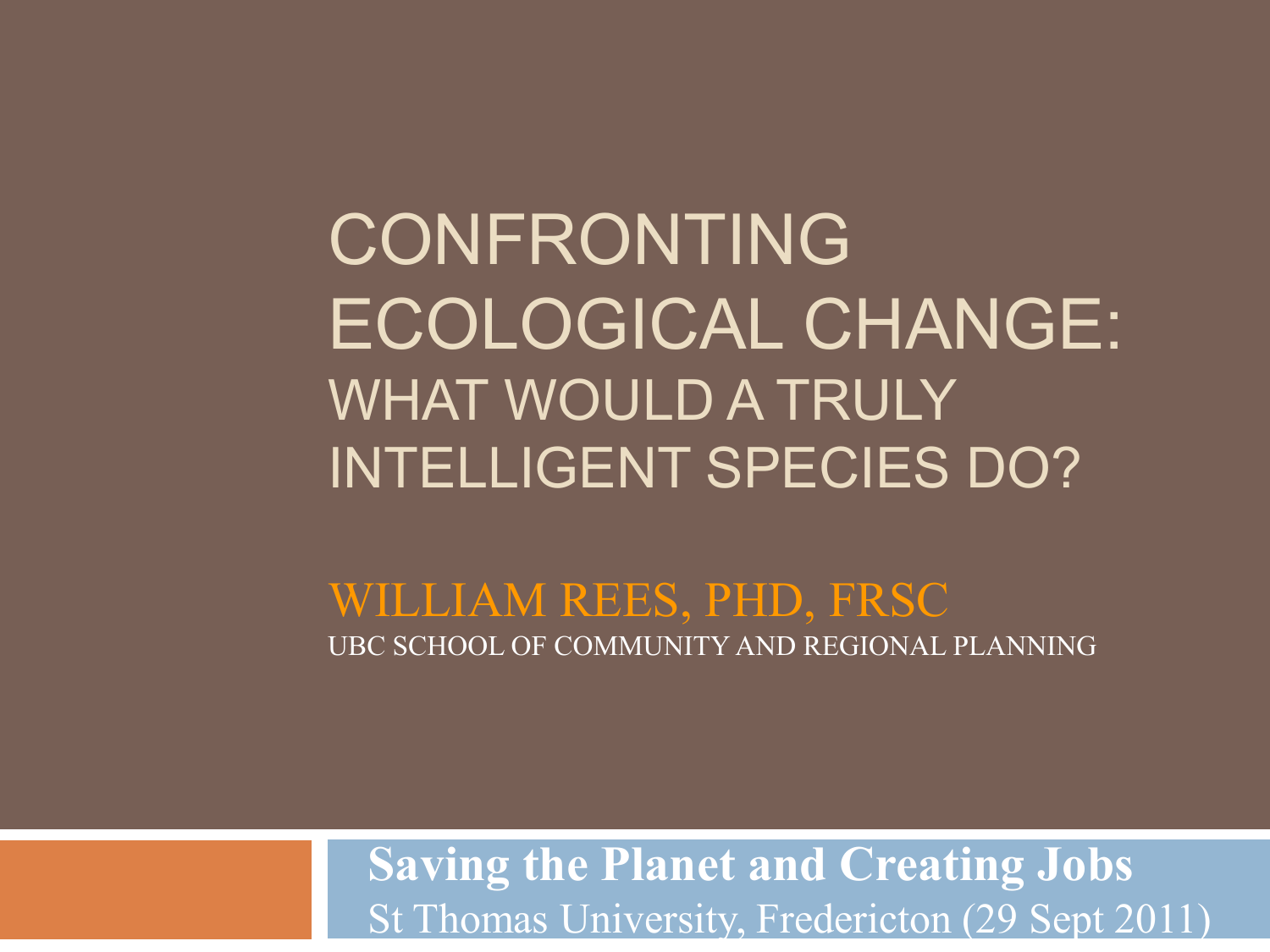### Real-World Context: The (Worsening) Scientific Consensus

 $\Box$  —We the undersigned, senior members of the world's scientific community, hereby warn all humanity… **A great change in our stewardship of the earth and the life on it is required if vast human misery is to be avoided and our global home on this planet is not to be irretrievably mutilated.**"

(UCS, *World Scientists' Warning to Humanity* 1992)

 ―**At the heart of this assessment is a stark warning.** Human activity is putting such a strain on the natural functions of the Earth that **the ability of the planet's ecosystems to sustain future generations can no longer be taken for granted.**"

(MEA, *Living Beyond Our Means* 2005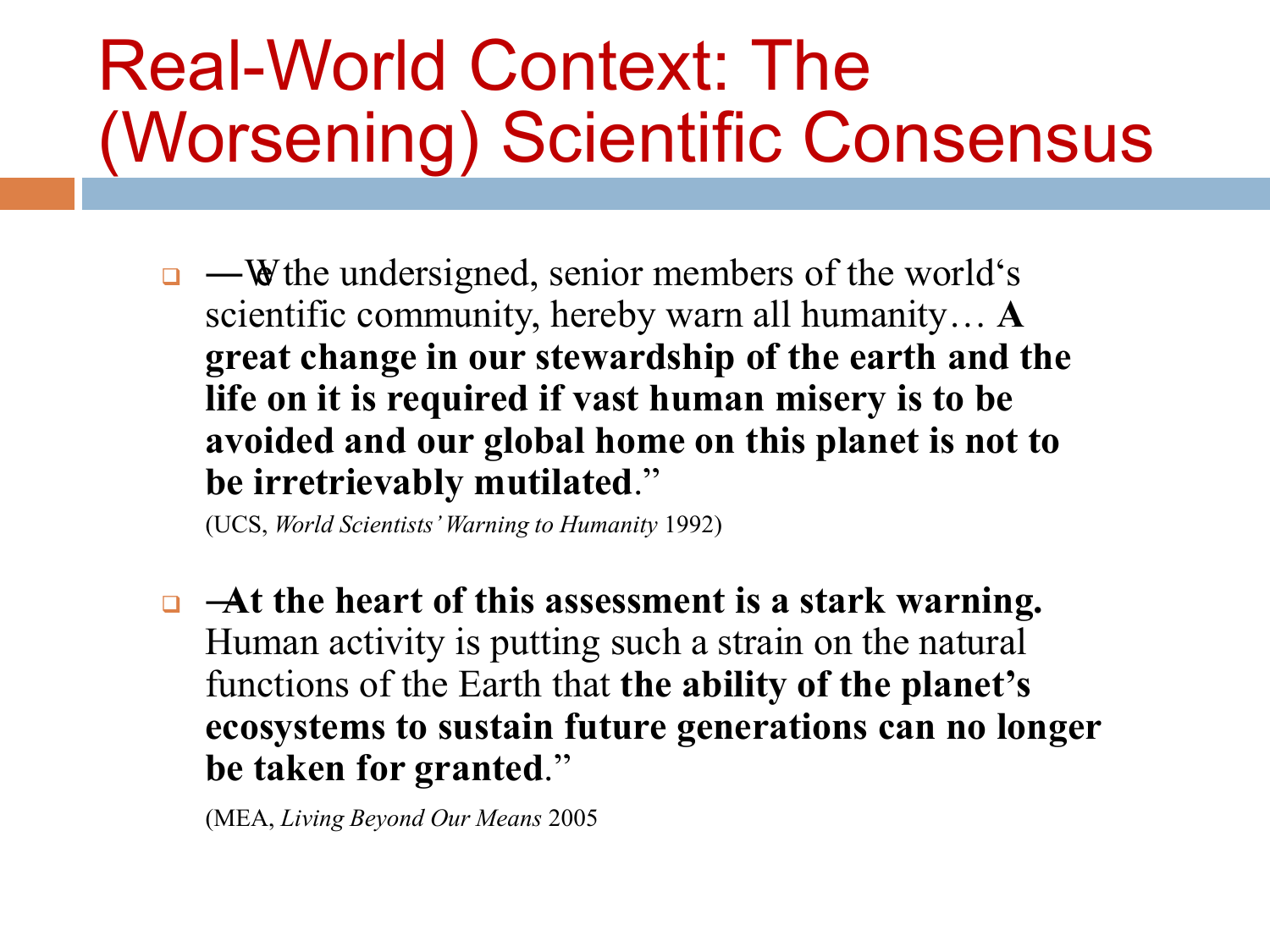## In theory, *H. Sapiens* has unique potential to confront the crisis

- **□** Four intellectual and emotional qualities distinguish humans from other advanced vertebrates:
	- **unparalleled capacity for evidence-based** reasoning and logical analysis;
	- **unique ability for long-term forward** planning;
	- $\Box$  the capacity to exercise moral judgment;
	- **compassion for other individuals and other** species.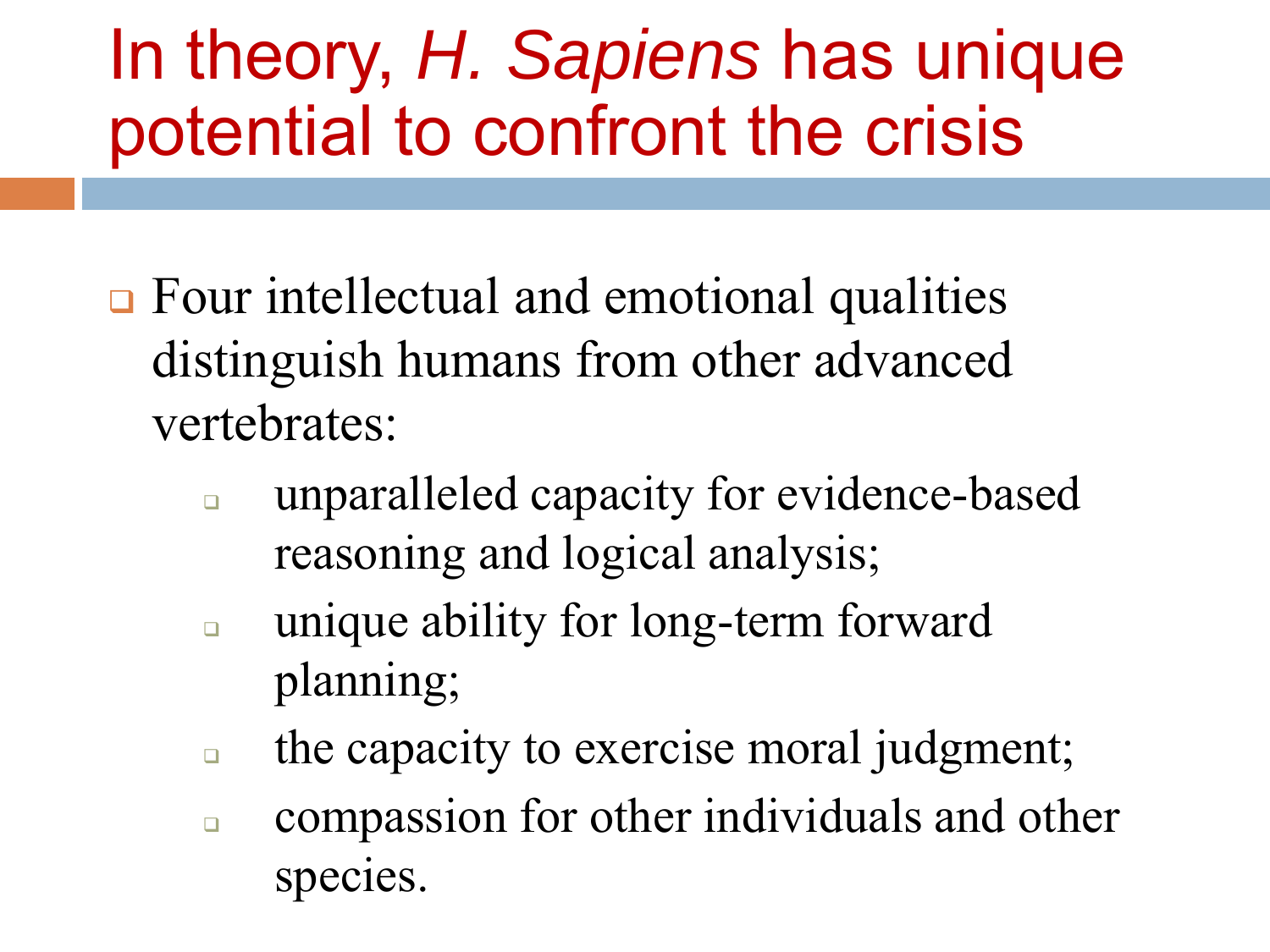#### But other aspects of human nature (genes) and nurture (memes) intervene

#### Base nature (genetic predisposition)

- □ Unless or until constrained by negative feedback, all species populations tend to:
	- *expand to fill all the ecological space accessible to them and*
	- □ use all available resources (in the case of humans, to the limits of *contemporary technology)* (Rees 2006).

#### Careless nurture (cultural predisposition)

- □ Our socially-constructed cultural narrative of progress and continuous growth:
	- *"We have in our hands now… the technology to feed, clothe, and supply energy to an ever-growing population for the next seven billion years…"* (J. Simon 1995).
- The emergence of a new \_age of unreason'
	- *E.g., politics dominated by neoliberal ideology, religious fundamentalism, climate-change denial, anti-intellectualism and other forms of , magical thinking"—the , faith-based" economy.*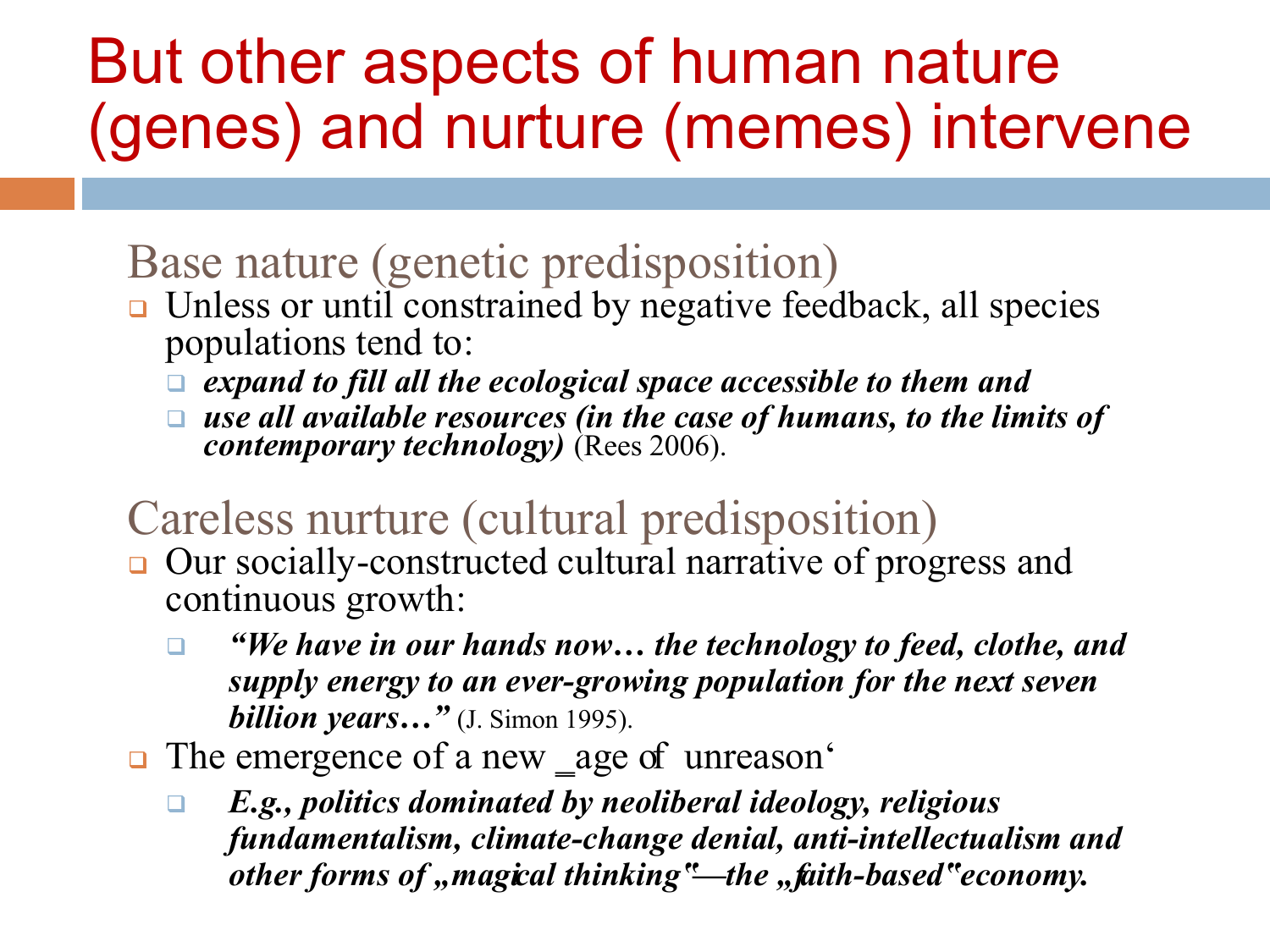## *H. sapiens* is a deeply conflicted species



"And so, while the end-of-the-world scenario will be rife with unimaginable horrors, we believe that the pre-end period will be filled with unprecedented opportunities for profit.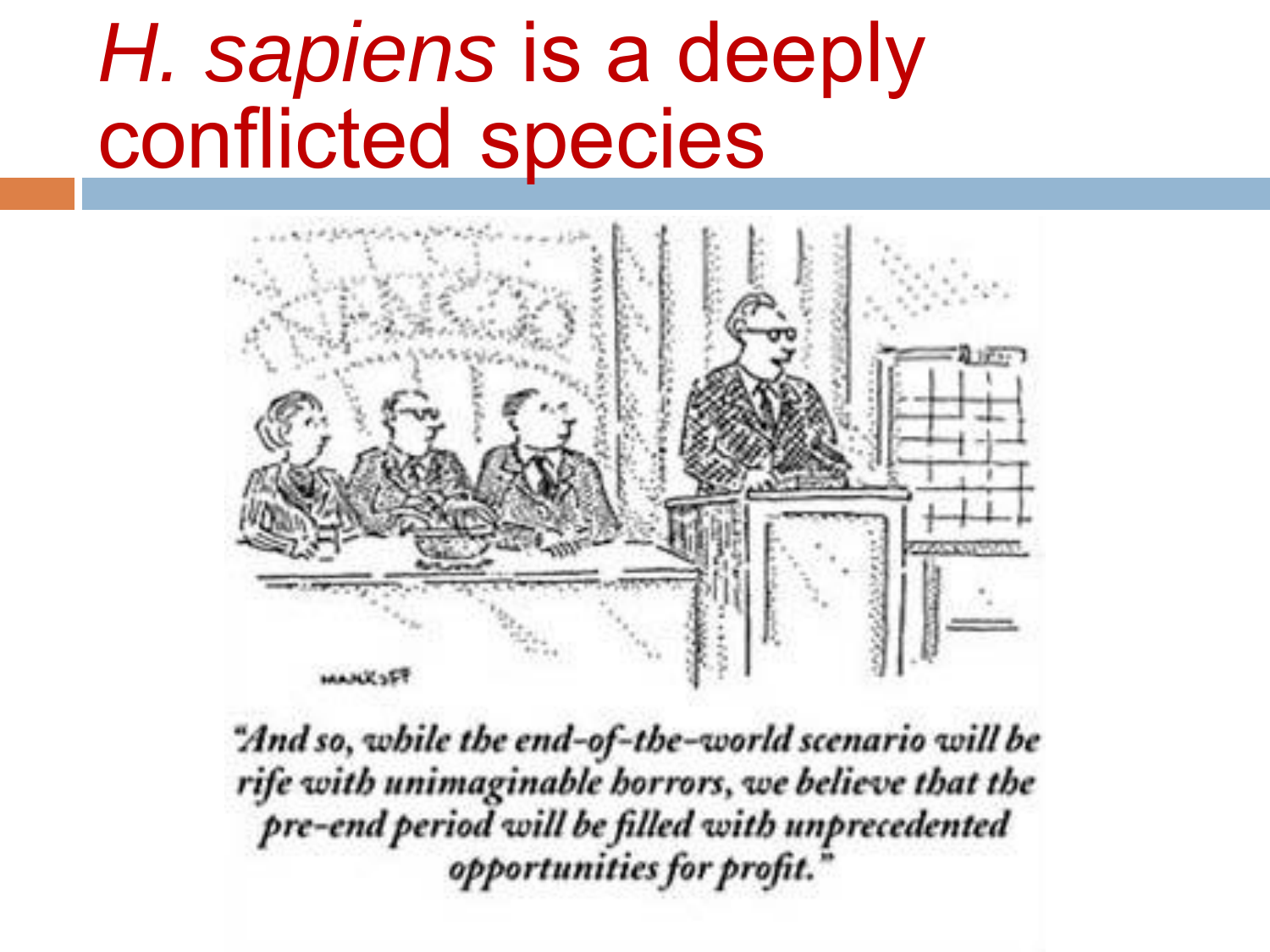## Where it's all Happening: The Triune Brain



Cerebrum (Neo cortex or 'new brain') - logic and reason; forward thinking and planning; language and speech;

#### Limbic System: (Mammalian or mid-brain)

- Emotions, feelings; responses to food and sex; bonding and attachment; memory

#### Reptilian Complex (Old brain)

- physical survival; reproduction; social stature; fight or flight; hard-wired ritual and instinct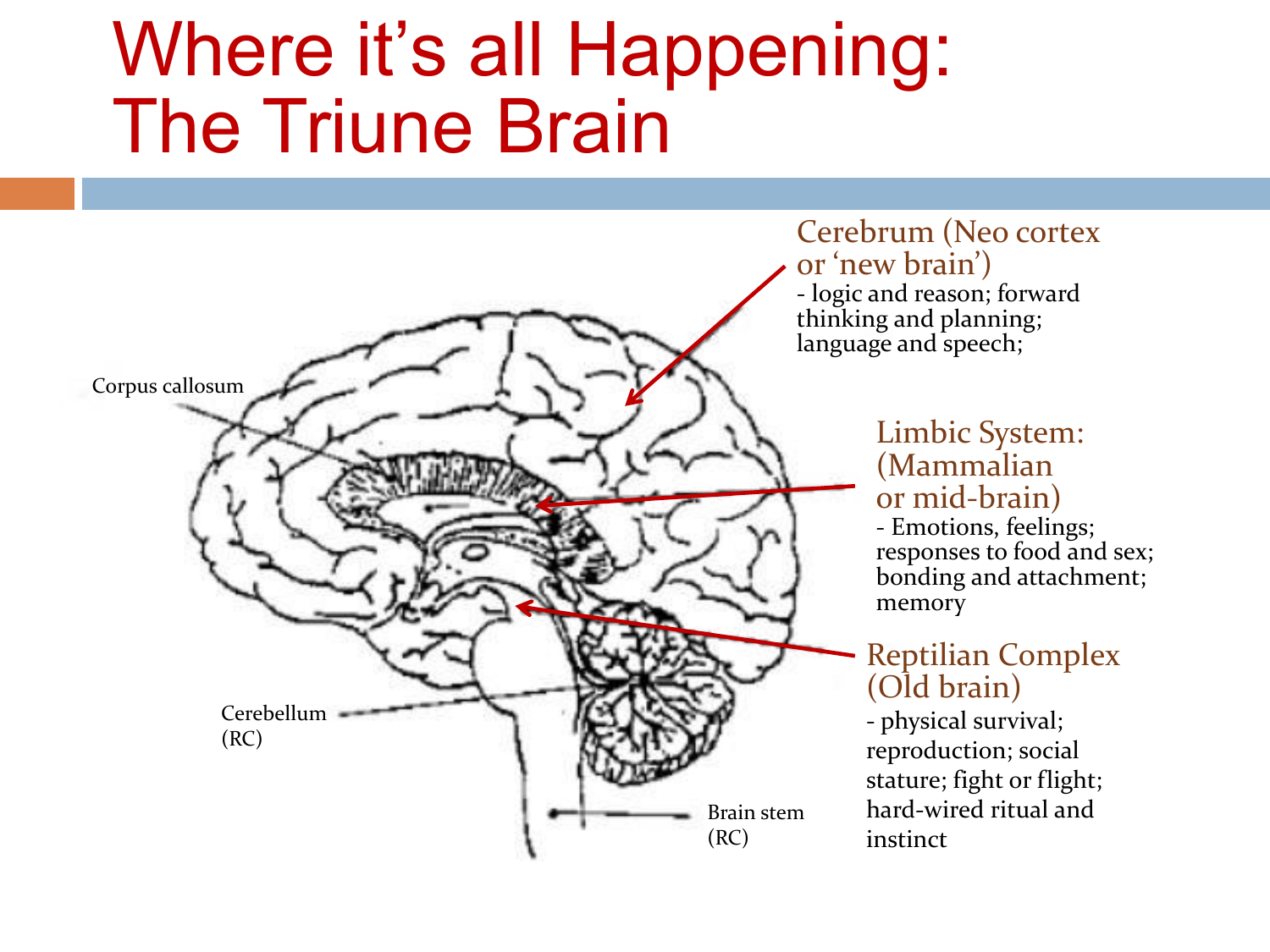## Tension in the Integrated Mind

- **□** Humans seem uniquely self-conscious and rational we live' in cerebral consciousness. However:
- When safety or \_survival' (including personal prestige, socio-economic status) are threatened, innate behavioural propensities that operate *beneath consciousness* (e.g., in the mid-brain and reptilian brain-stem) override rational responses. That is:
- **Bottom line: short-term passions and instinctive predispositions often trump better judgment and logical reason**.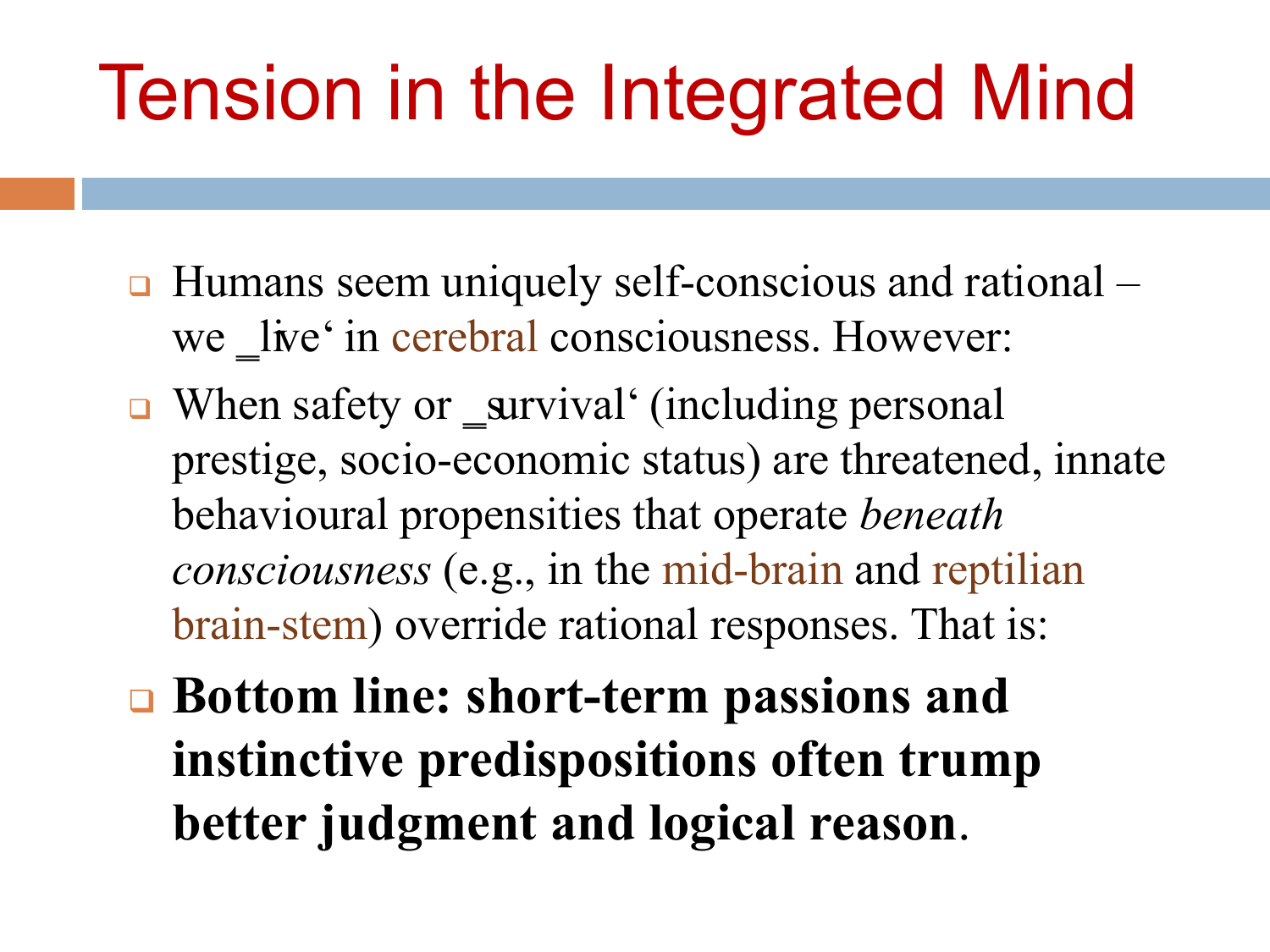Hypothesis: techno-Industrial society is *inherently* unsustainable

 ‗Unsustainability' is an inevitable emergent property of the systemic interaction between techno-industrial society, as presently conceived, and the ecosphere.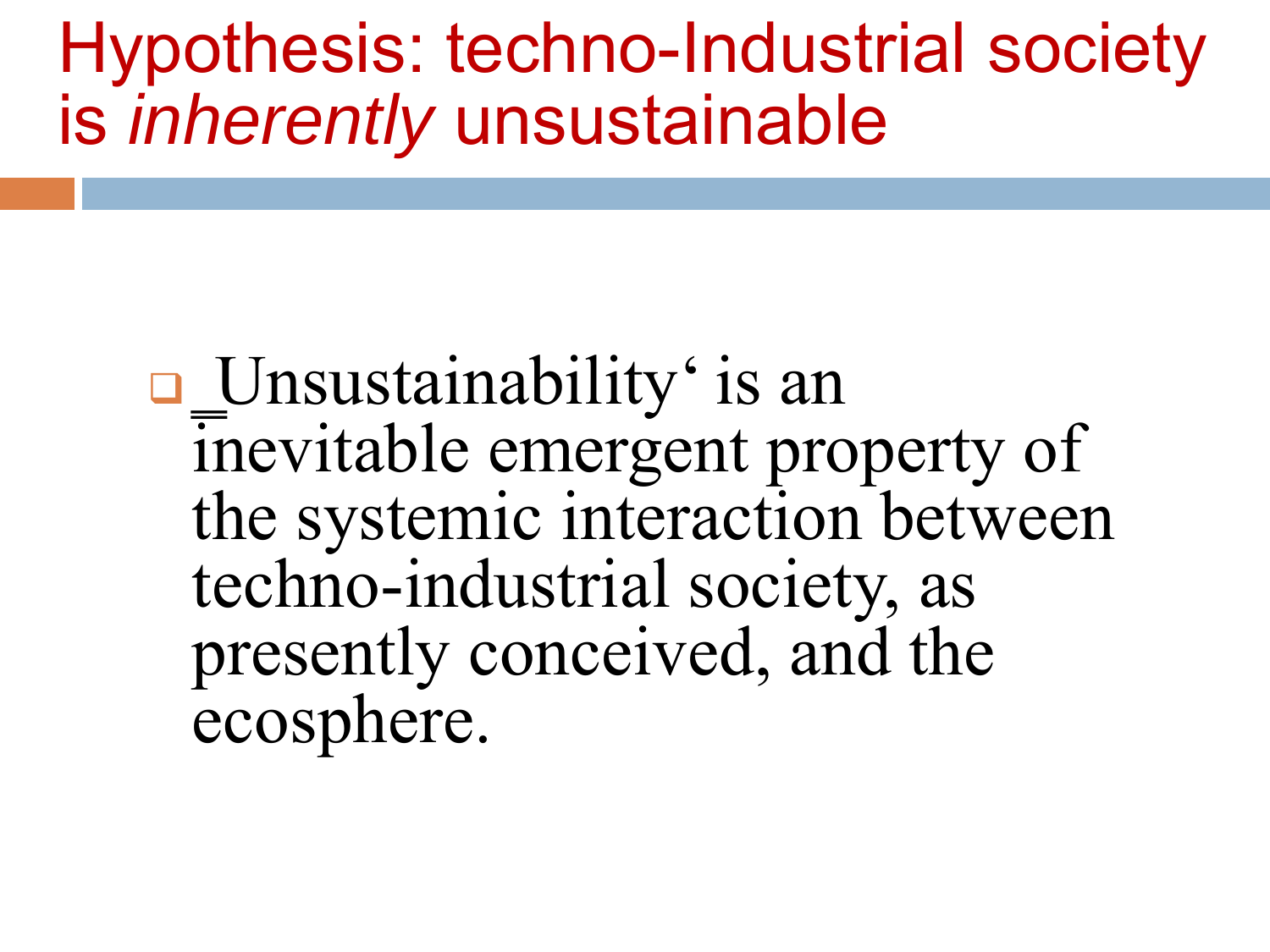#### Some *facts*: 40% Increase in Anthropogenic CO2 since 19th Century

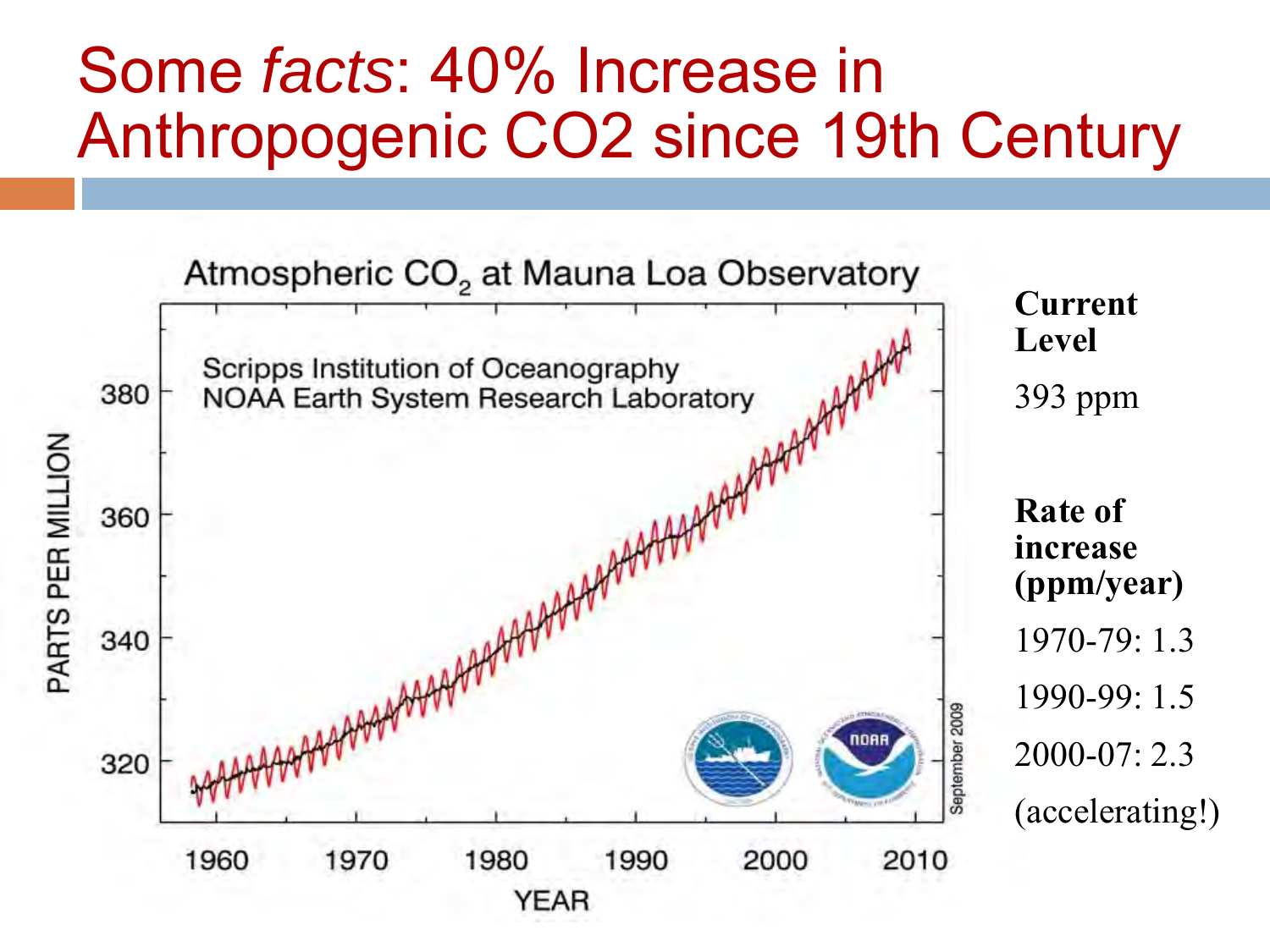#### Result? Mean global Temp Up 0.8 C° in 125 yrs

Global Land-Ocean Temperature Index

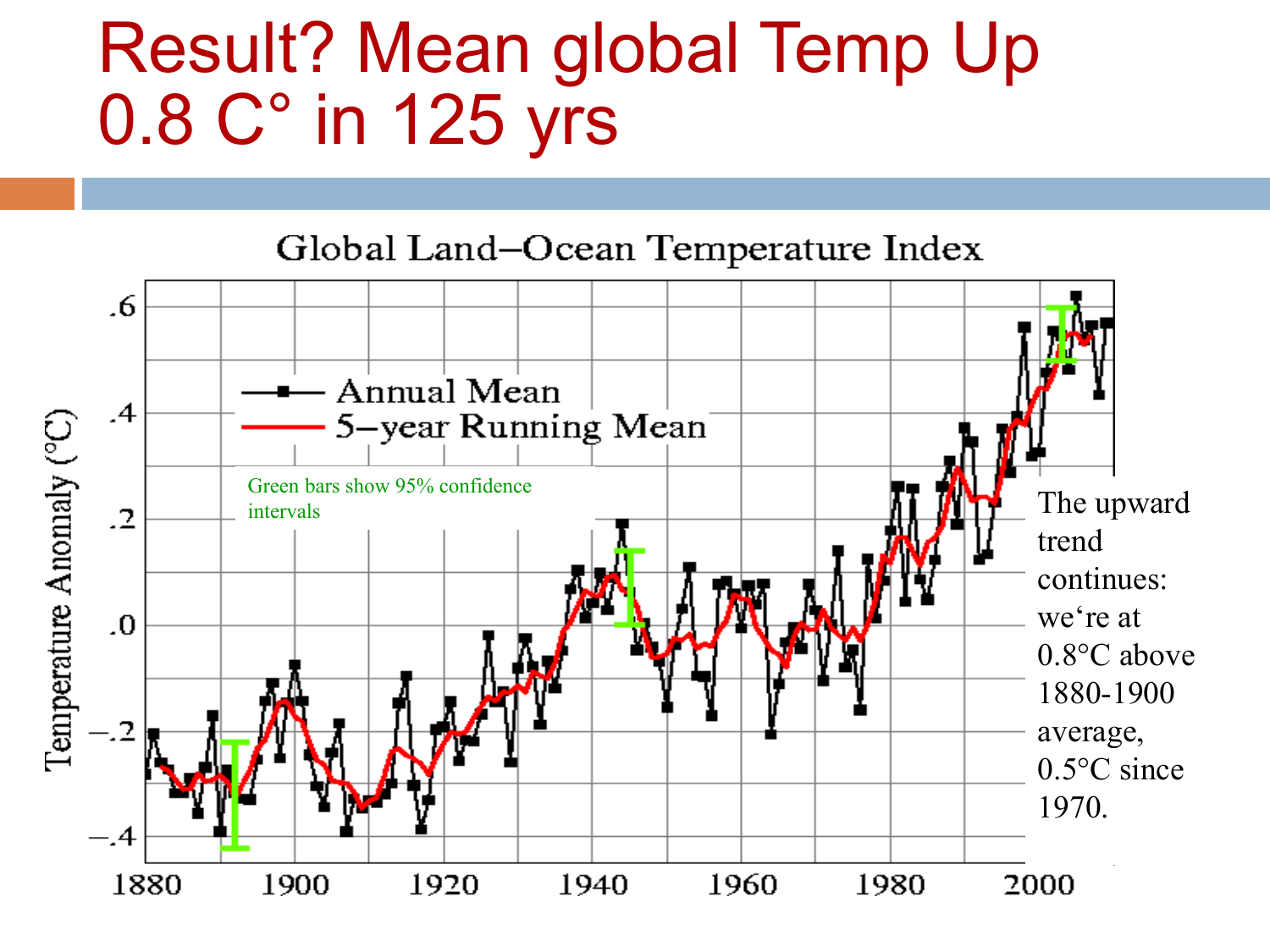# And the heat goes on

- 2010 was Canada's warmest year
- **Globally, the first six months of** 2010 were the warmest in the instrumental record.
- □ 2010 tied with 2005 for hottest year recorded.

 N.B. we should be experiencing modest cooling—we are in the midst of the longest solar minimum (few or no sunspots) in many decades.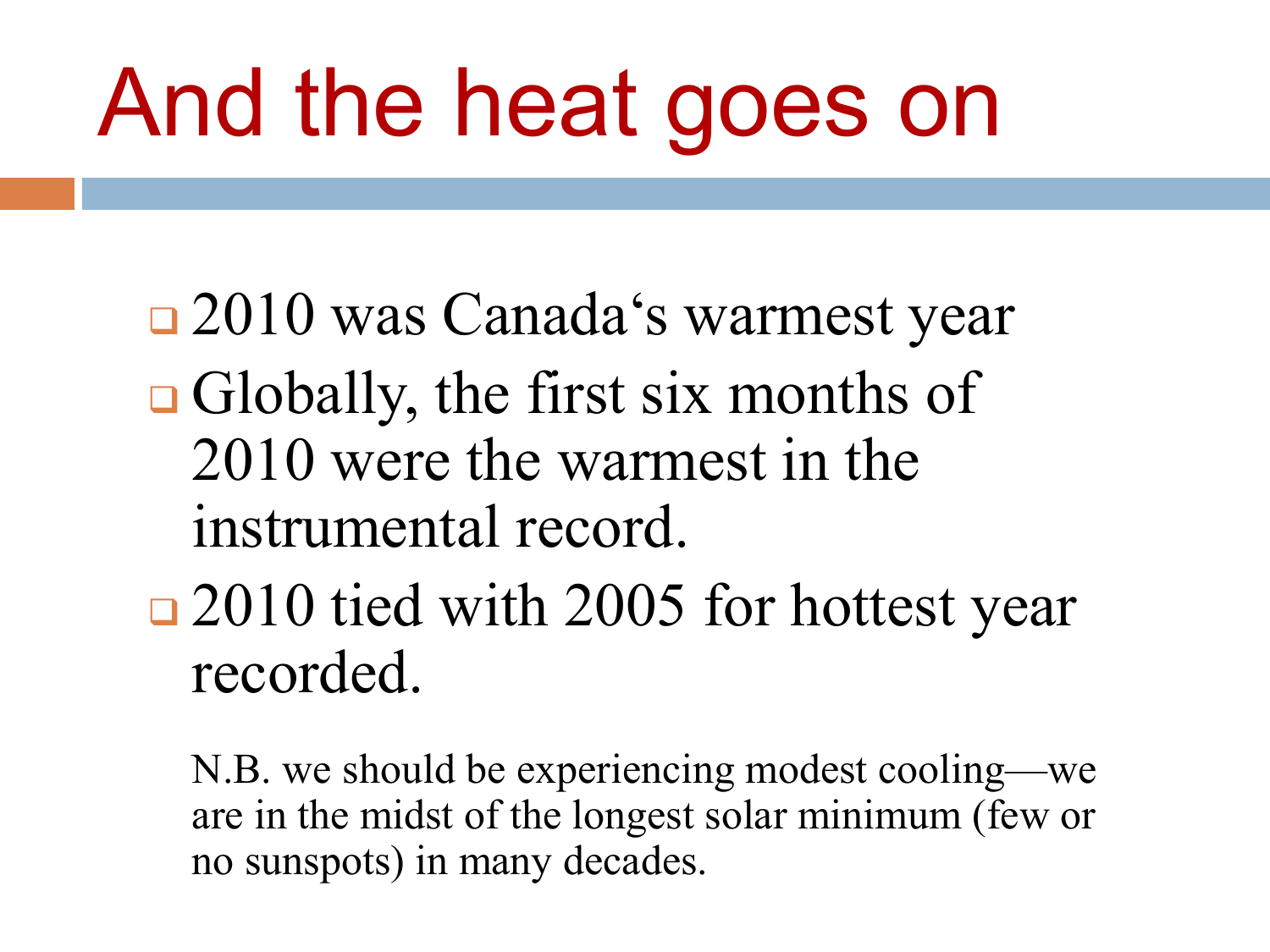## Among the extreme weather events of 2010

#### During summer 2010 we saw:

- **□** Severe drought in sub-Saharan Africa and the Amazon basin.
- **□** The calving of the largest iceberg in nearly 50 years in Greenland.
- Rain-induced landslides and the worst floods in decades in China.
- **The worst monsoonal flooding in Pakistan's** history.
- A millennium-record heat wave and massive wildfire in Russia.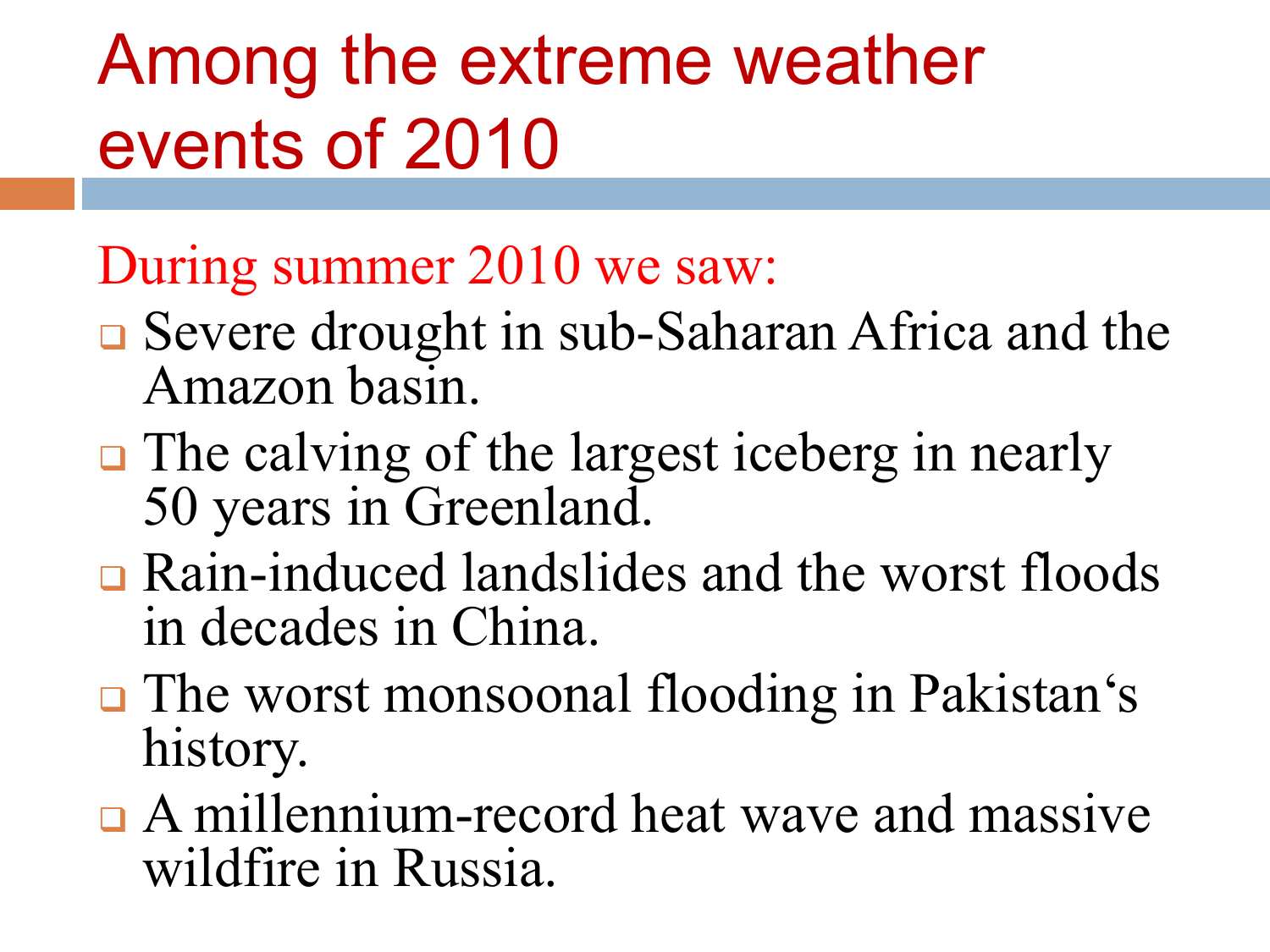# Summer in Moscow (2010)



- $\Box$  The July 2010 average temperature in Moscow was four standard deviations above the 1970-present mean for the month . (baseline: 1970-2000)
- **D** The statistical probability of this occurring is only1 in 66,000.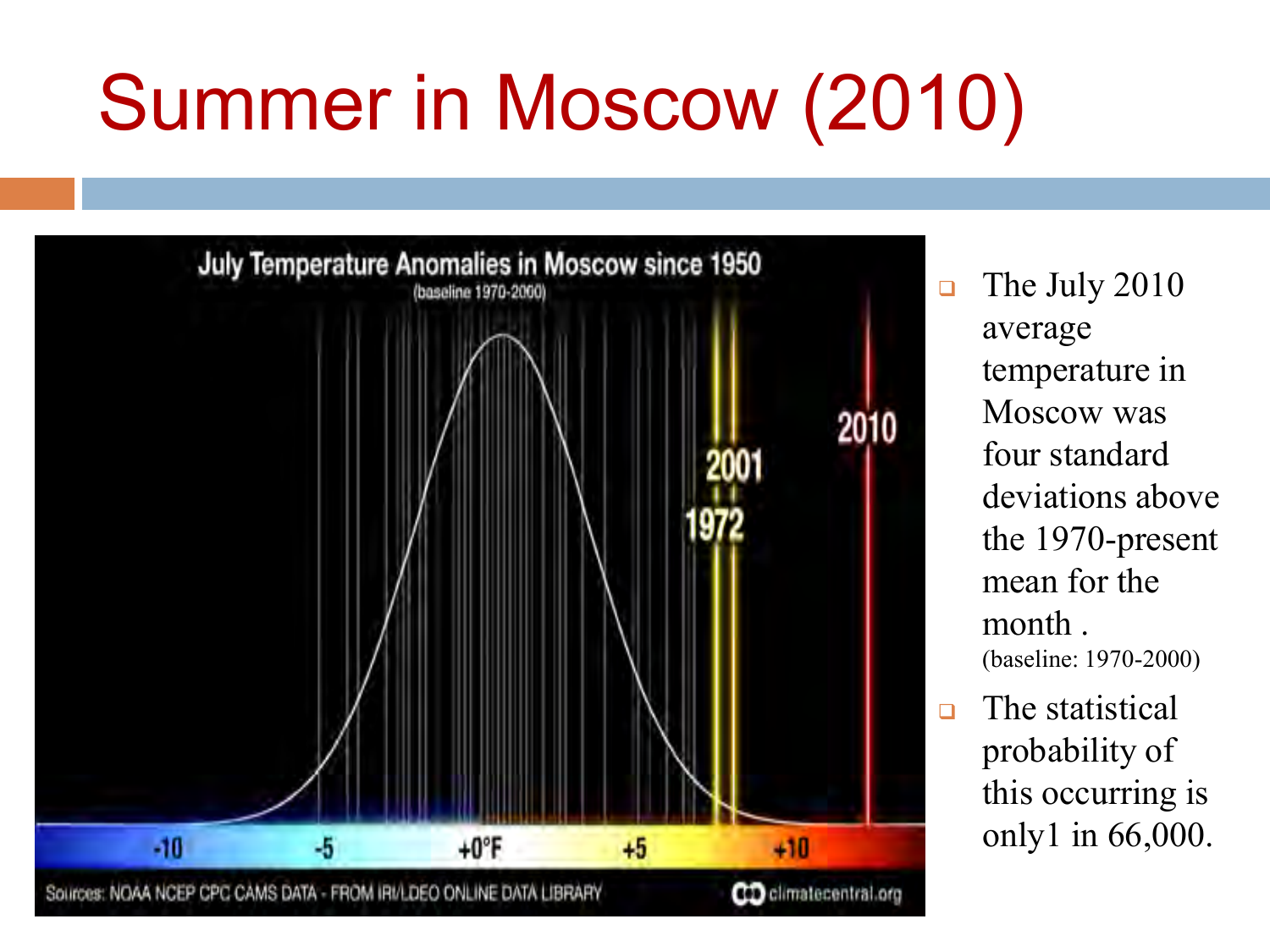## Summer 2011 in the US

- In July almost 9,000 daily heat records were broken or tied across the country. (2,755 highest maximum temperatures and 6,171 highest minimum temperatures).
- **□** Large parts of the Southwest and the Southern Plains had more than 30 days with daytime highs more than 100 degrees Fahrenheit.
- Texas, Oklahoma, New Mexico, and Louisiana all had their warmest summers on record. Texas and Oklahoma were hotter this summer than any state has ever been since records began in the late 1800s.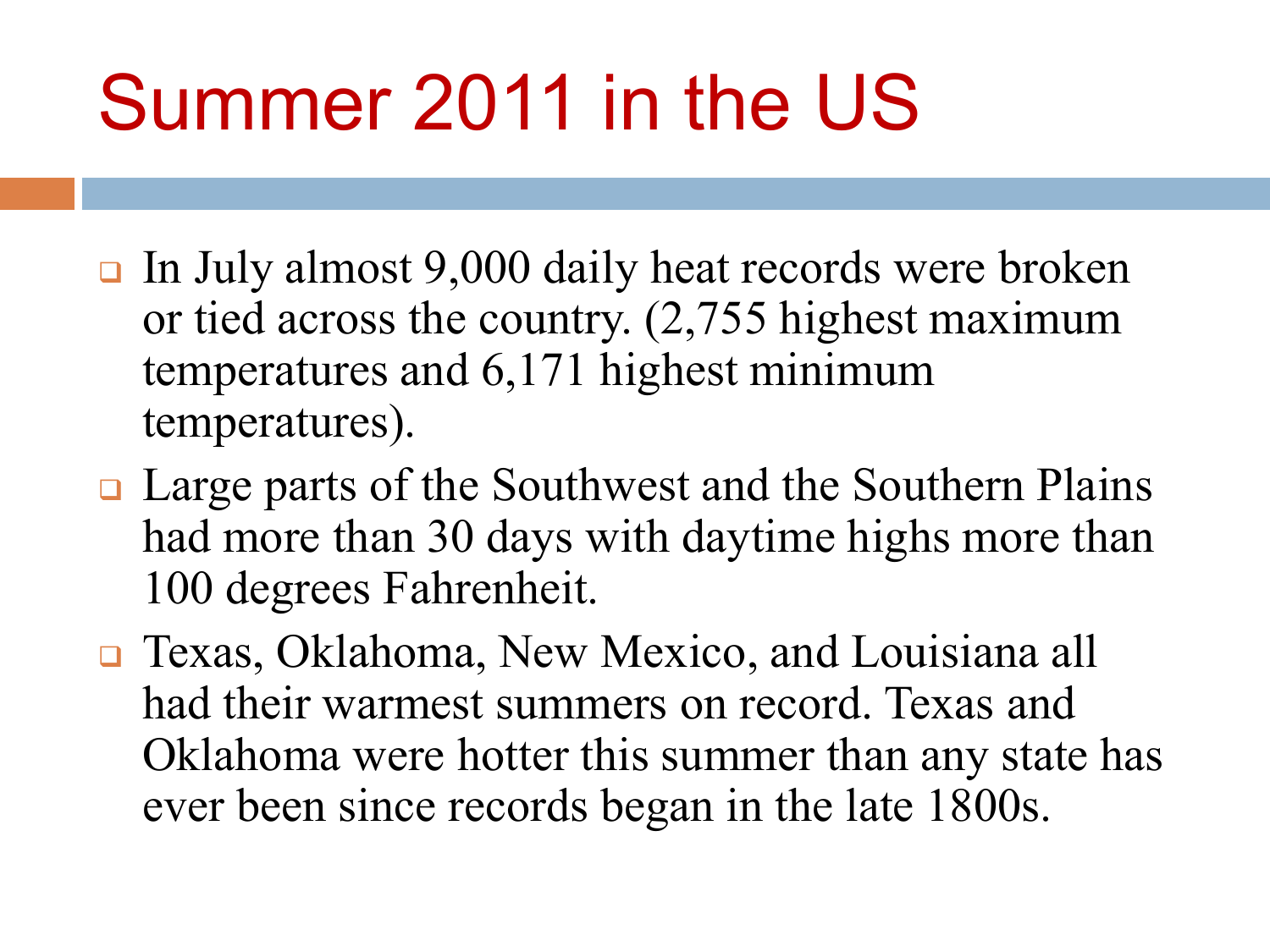#### September 2011: Arctic Sea Ice Extent (Second?) Lowest on Record



 On September 9, 2011 sea ice extent dropped to 4.33 million square km (1.67 million square miles).  $\Box$  The last five years (2007 to 2011) have been the five lowest extents in the continuous satellite record (since 1979).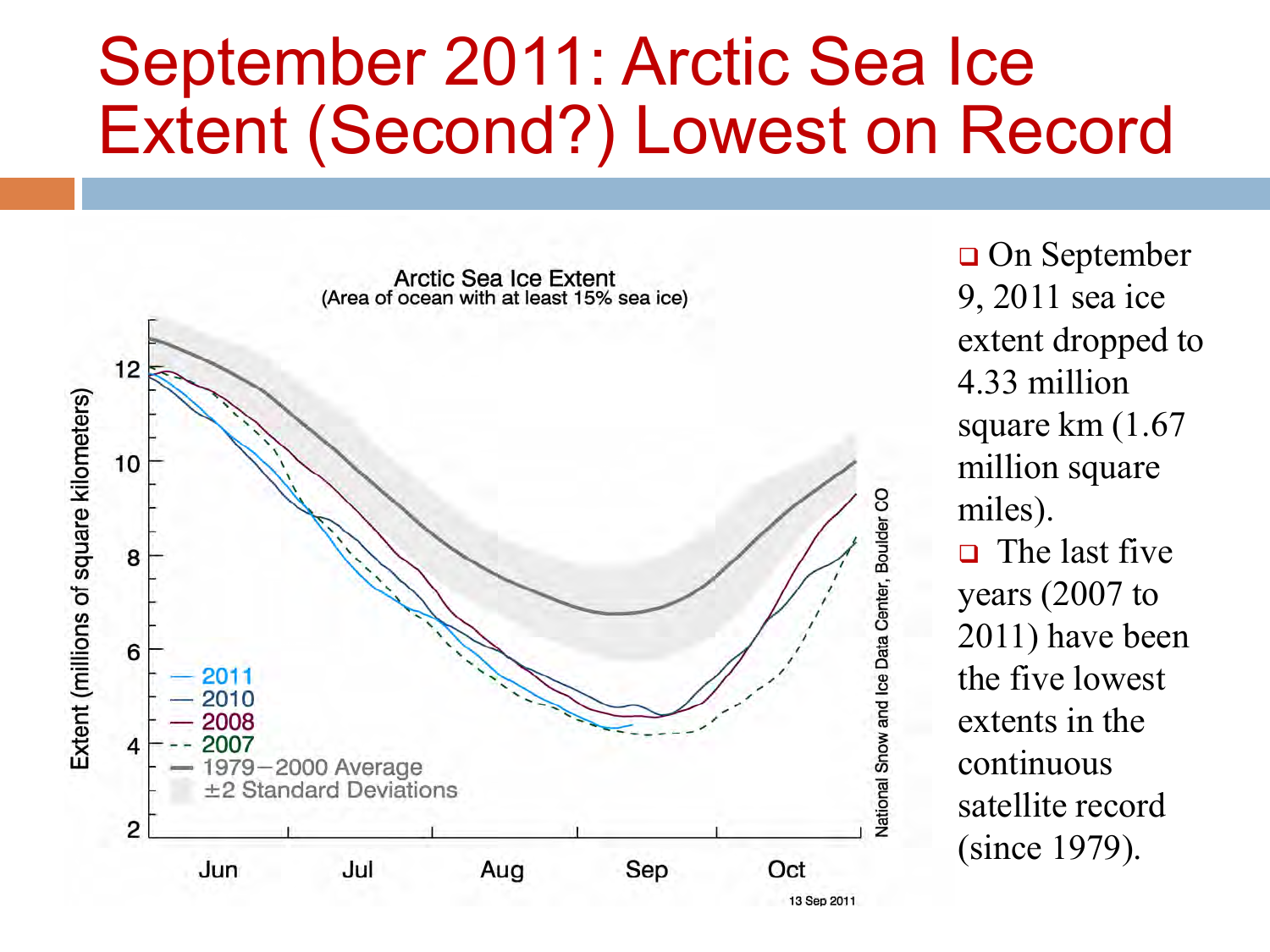## What real climate scientists say

(Anderson and Bows. 2008. *Phil. Trans. R. Soc. A* doi:10.1098/rsta.2008.0138)

- To stabilize GHGs at even 650 ppmv CO2e, **the majority of OECD nations must begin to make draconian emission reductions soon (by 2015)**.
- **□** Unless we can reconcile economic growth with unprecedented rates of decarbonization (in excess of 6% per year), **avoiding this increase will require a planned economic recession.**
- NOTE: 650 ppmv CO2e implies a *catastrophic* four degree C mean global temperature increase.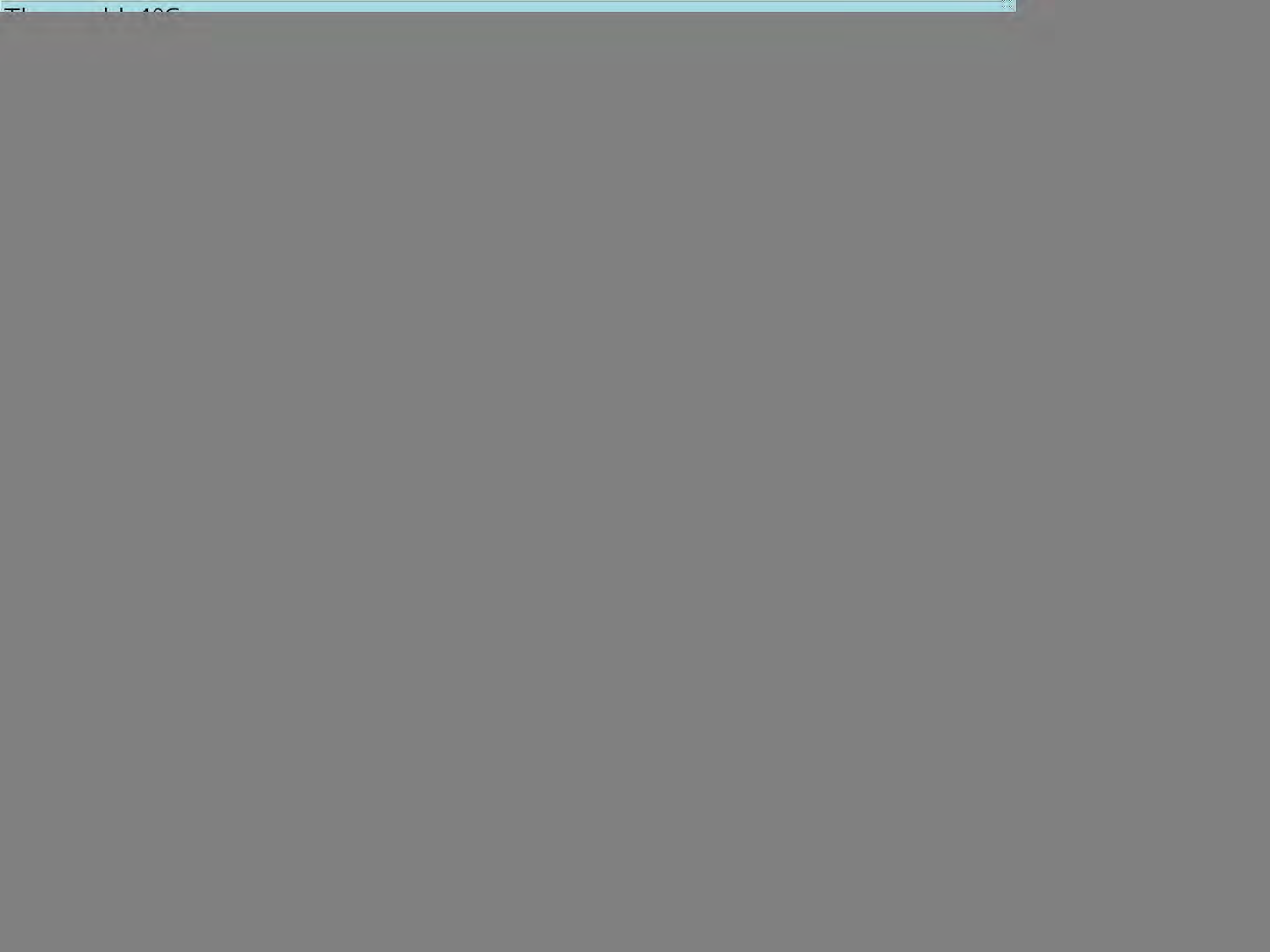## The data tell us this is a world in ecological overshoot



- $\Box$  Productive ecosystem area/capita 1.8 gha; current demand: 2.7 gha/capita. I.e.:
- $\Box$  The human enterprise already exceeds global carrying capacity by about 50%.
- $\Box$  In late August we reached \_overshoot day' for the year.
- $\Box$  For the rest 2011 humanity will live by depleting natural capital and over-filling sinks.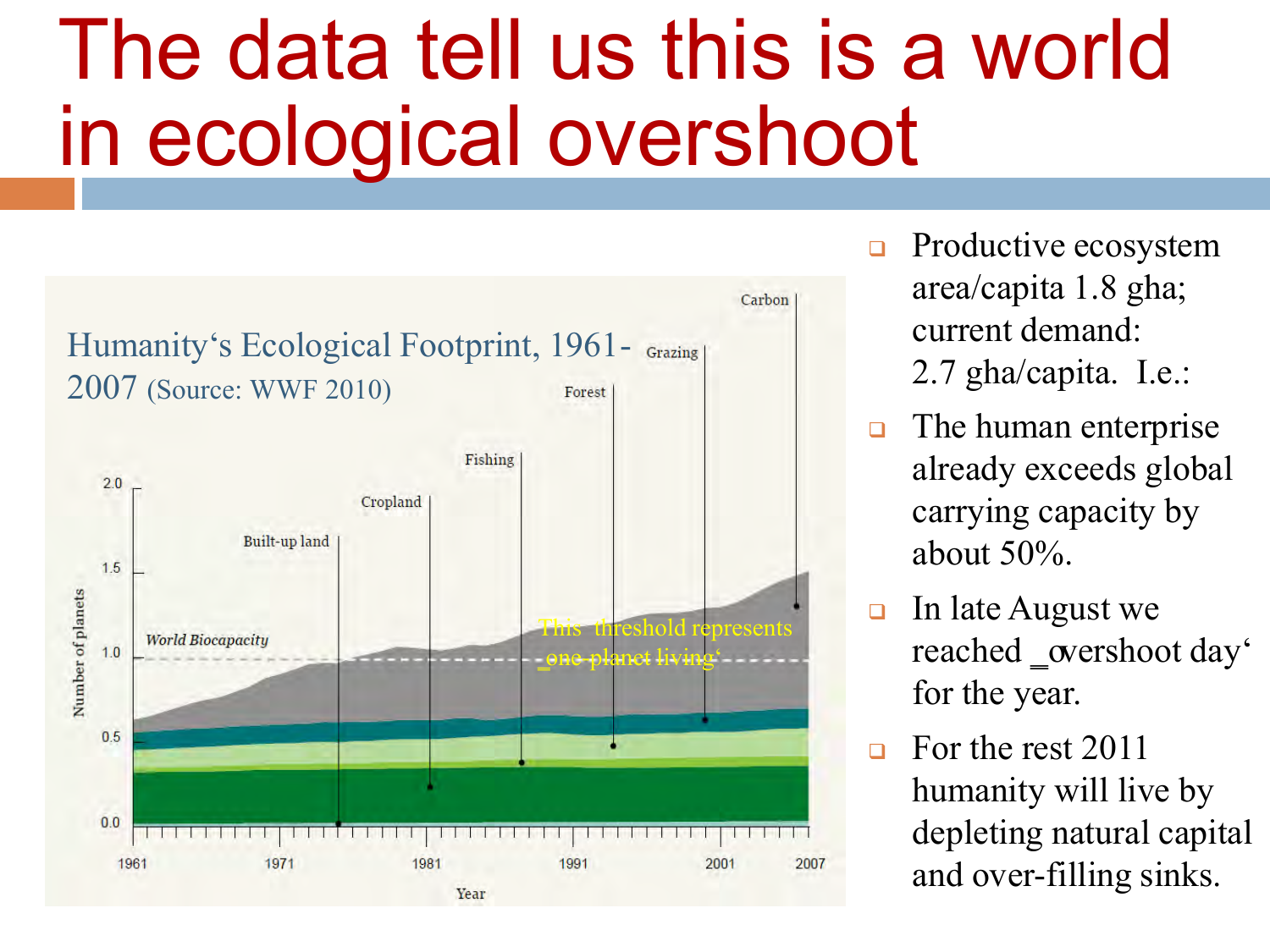# This means that

**O** To sustain' just the present world population at the material standards enjoyed by North Americans, would require three-four additional Earthlike planets! Regrettably —Good planet are hard to find."

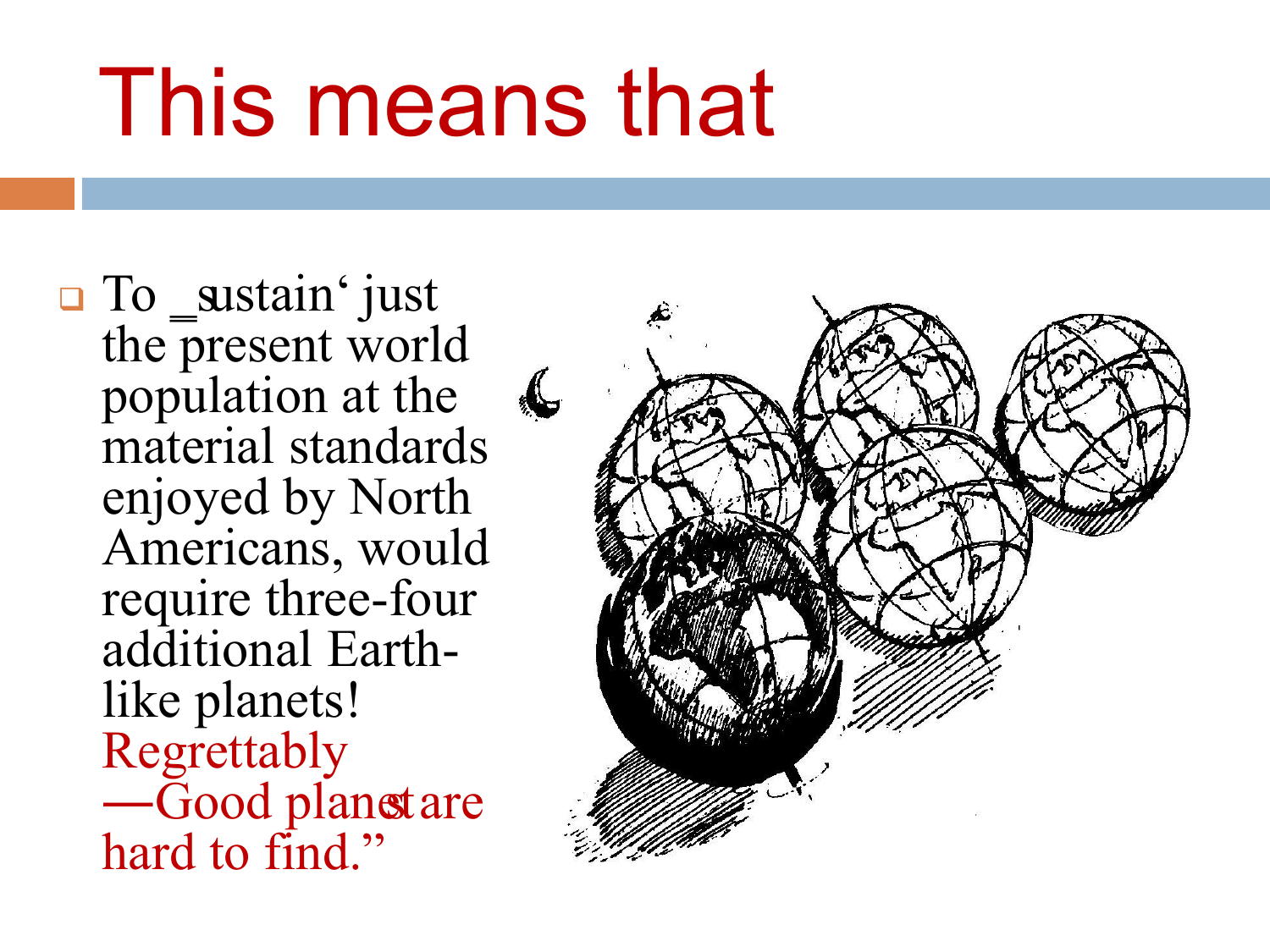## Unresponsive 'intelligence'

 $\Box$  — A man with conviction is a hard man to change. Tell him you disagree and he turns away. Show him facts or figures and he questions your sources. Appeal to logic and fails to see your point."

(Festiger et al. 1956. *When Prophesy Fails*)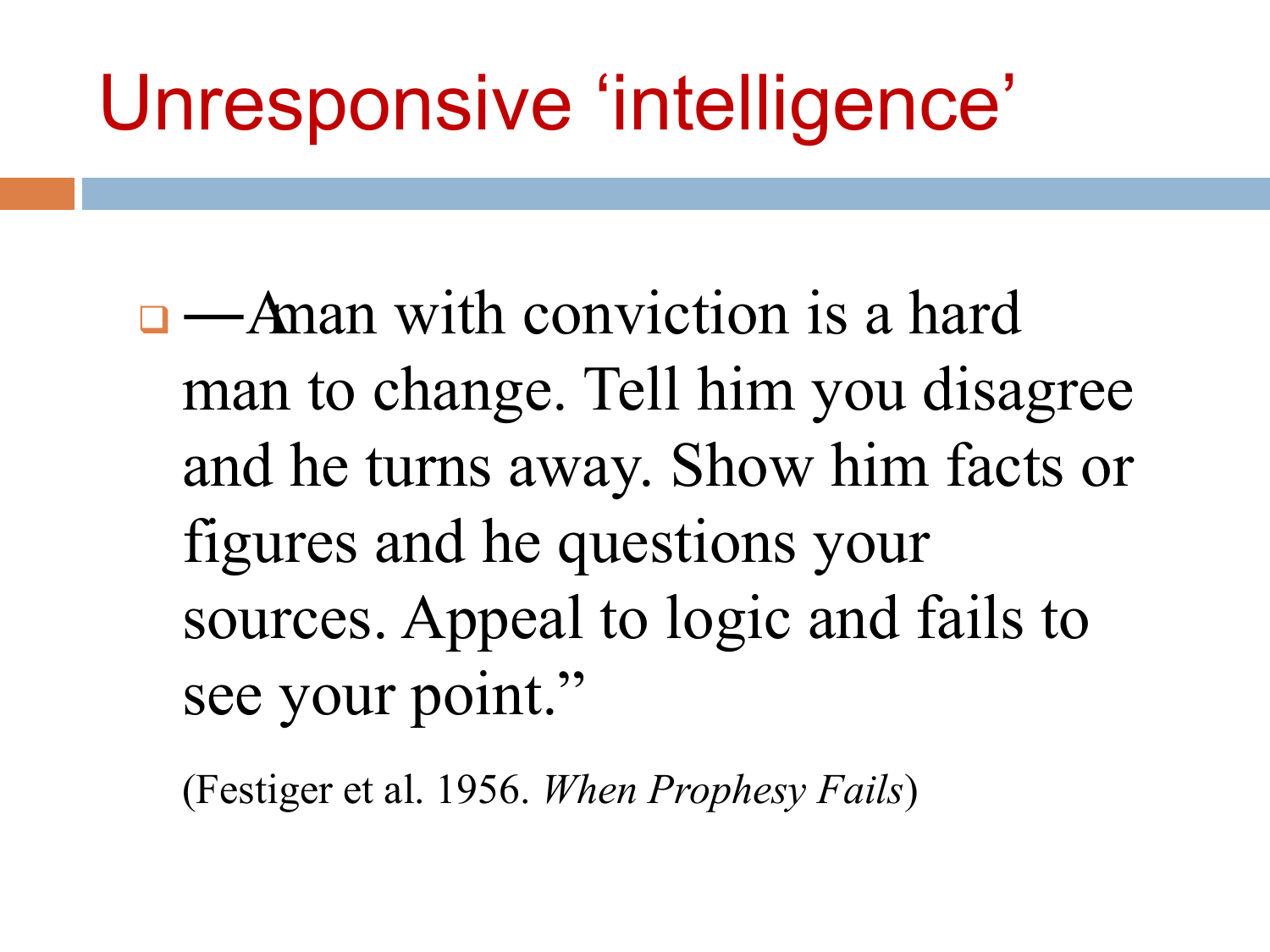## Intransigence in science itself

 $\Box$  —... anew scientific truth does not triumph by convincing its opponents and making them see the light, but rather because its opponents eventually die, and a new generation grows up that is familiar with it" (Max Planck, 1949)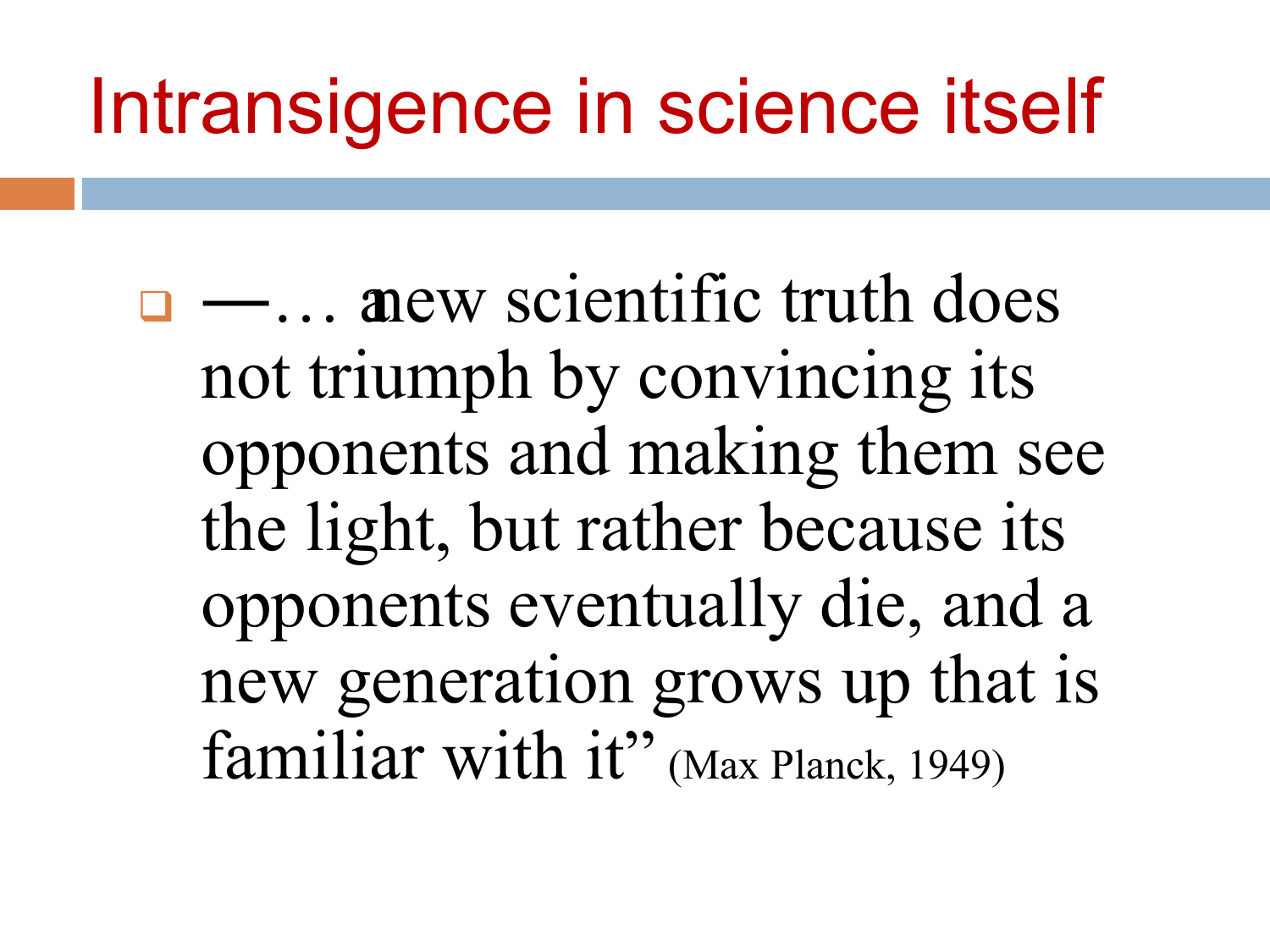## Politics: No domain of reason



- $\Box$  —Why do holders of high office so often act contrary to…reason? Why does intelligent mental process so often seem not to function?"
- □ <del>W</del>oden-headedness... plays a remarkably large role in government. It consists in assessing a situation in terms of preconceived fixed notions [i.e., ideology] while ignoring any contrary signs. It is acting according to wish while not allowing oneself to be deflected by the facts" (Tuchman 1984).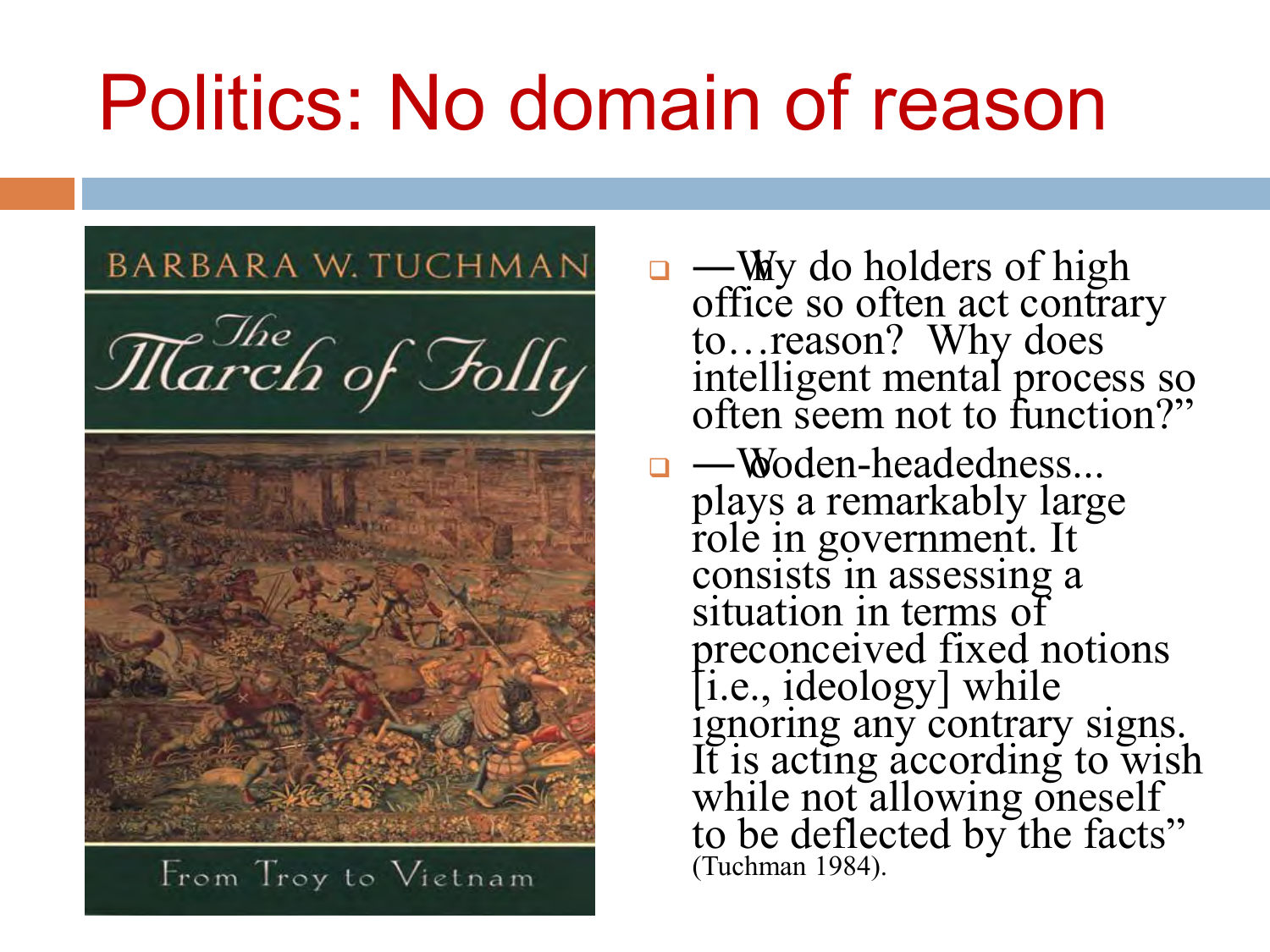#### We live in deep denial (and there is now an explanatory mechanism in cognitive neurology)



- During individual development, sensory experiences, repeated teachings and cultural norms literally shape the human brain's synaptic circuitry in patterns that reflect and embed those experiences.
- Subsequently, people seek out *compatible* experiences and, ―**when faced with information that does not agree with their [preformed] internal structures, they deny, discredit, reinterpret or forget that information**" (Wexler, 2006).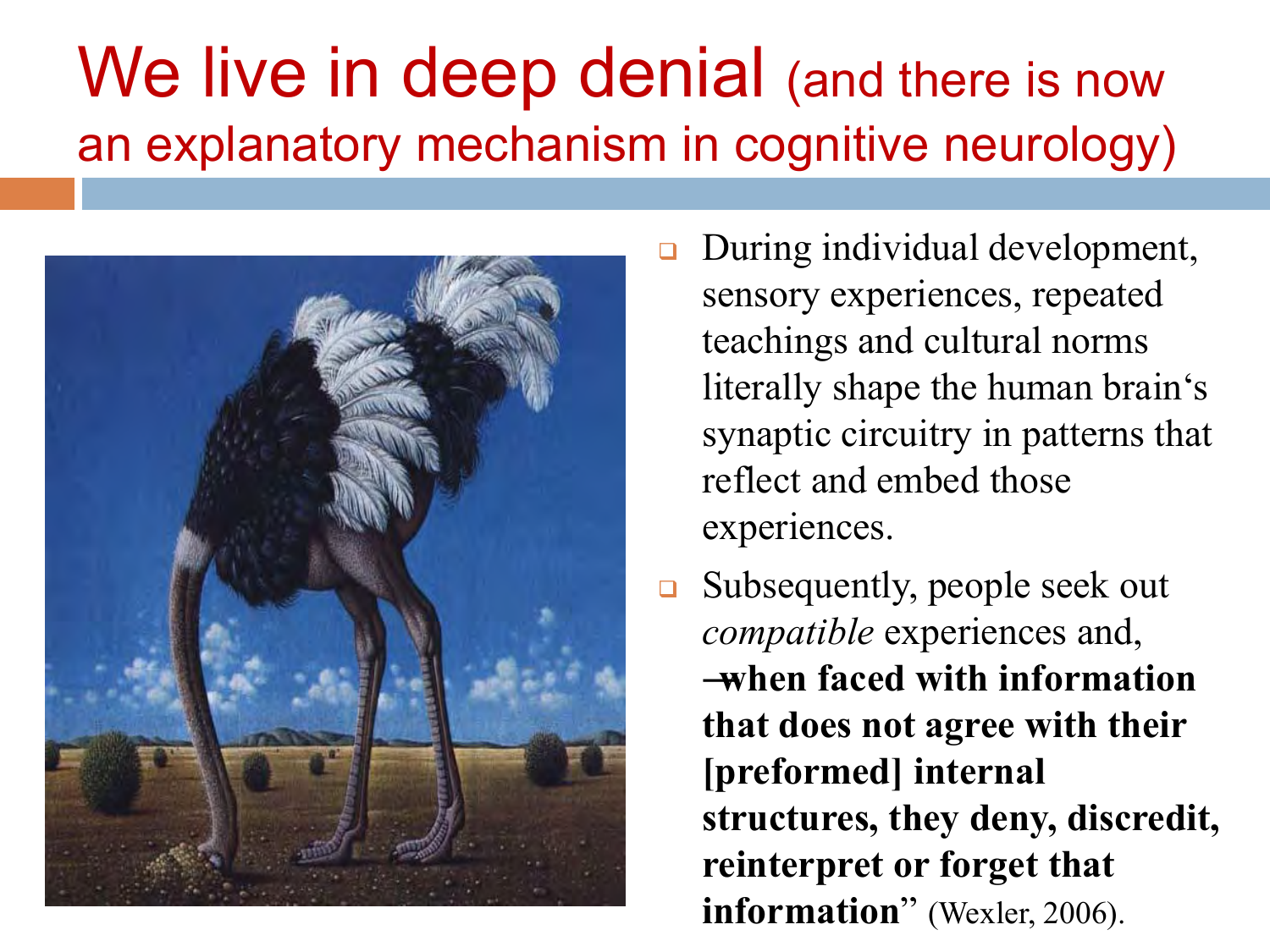## **SO, THE QUESTION OF THE DAY**

What would a truly intelligent, forward-thinking, compassionate species plan to do in response to available data, the historical record and ongoing trends?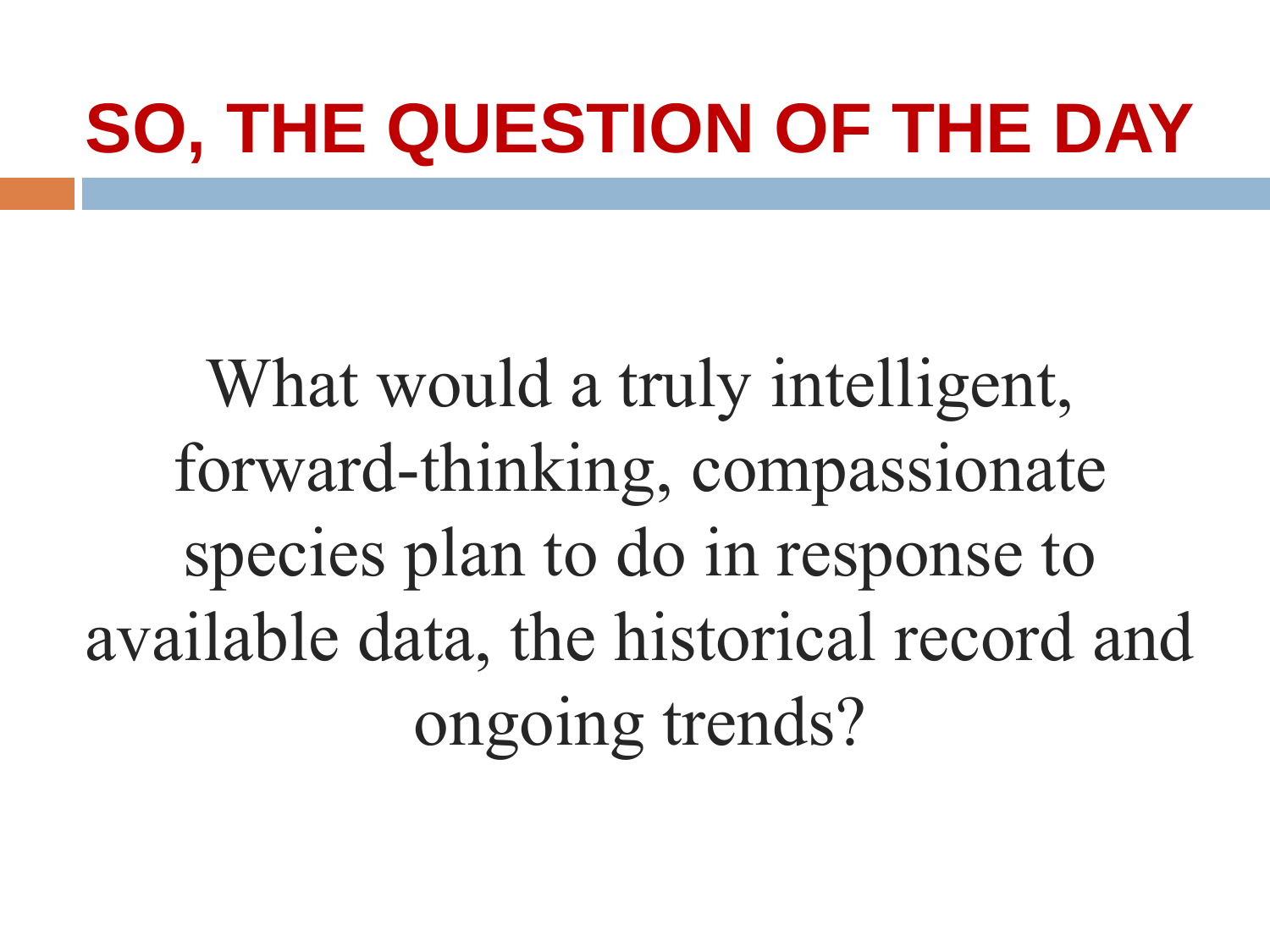## Accept the *really* 'inconvenient truth'

- **□** Sustainability means contemplating planned economic contraction (giving up material growth) in wealthy countries.
- $\Box$  —Indstrialized world reductions in material consumption, energy use, and environmental degradation of over 90% will be required by 2040 to meet the needs of a growing world population fairly within the planet's ecological means" (BCSD 1993; Getting Eco-Efficient').
- North Americans should be taking steps to reduce their ecological footprints by 80% from about 9 global average ha to an equitable Earth-share (1.8 gha) (Rees 2006).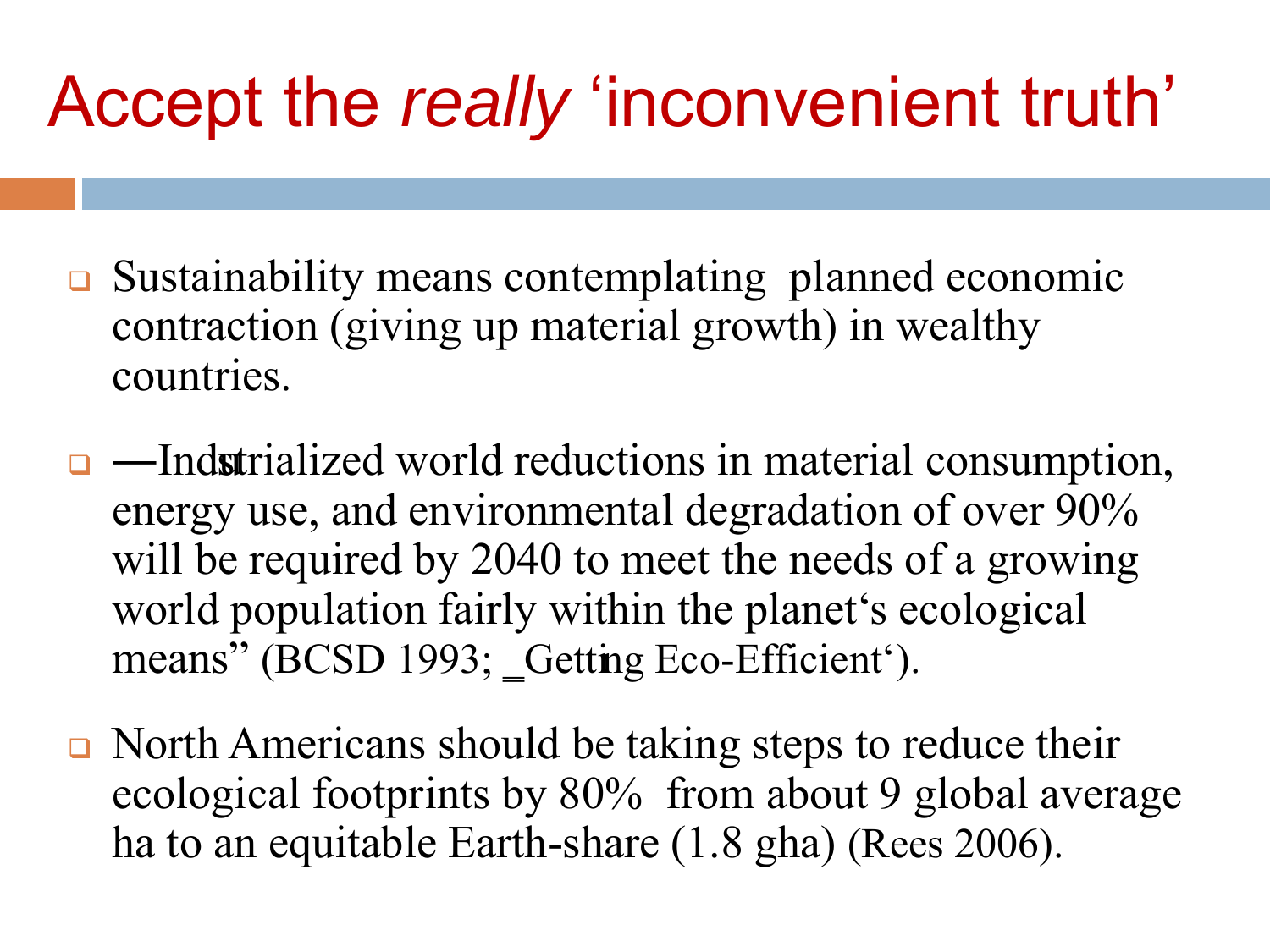#### Contraction is no longer a taboo subject



Books providing both a detailed rational and policy prescriptions for economic contraction are proliferating.



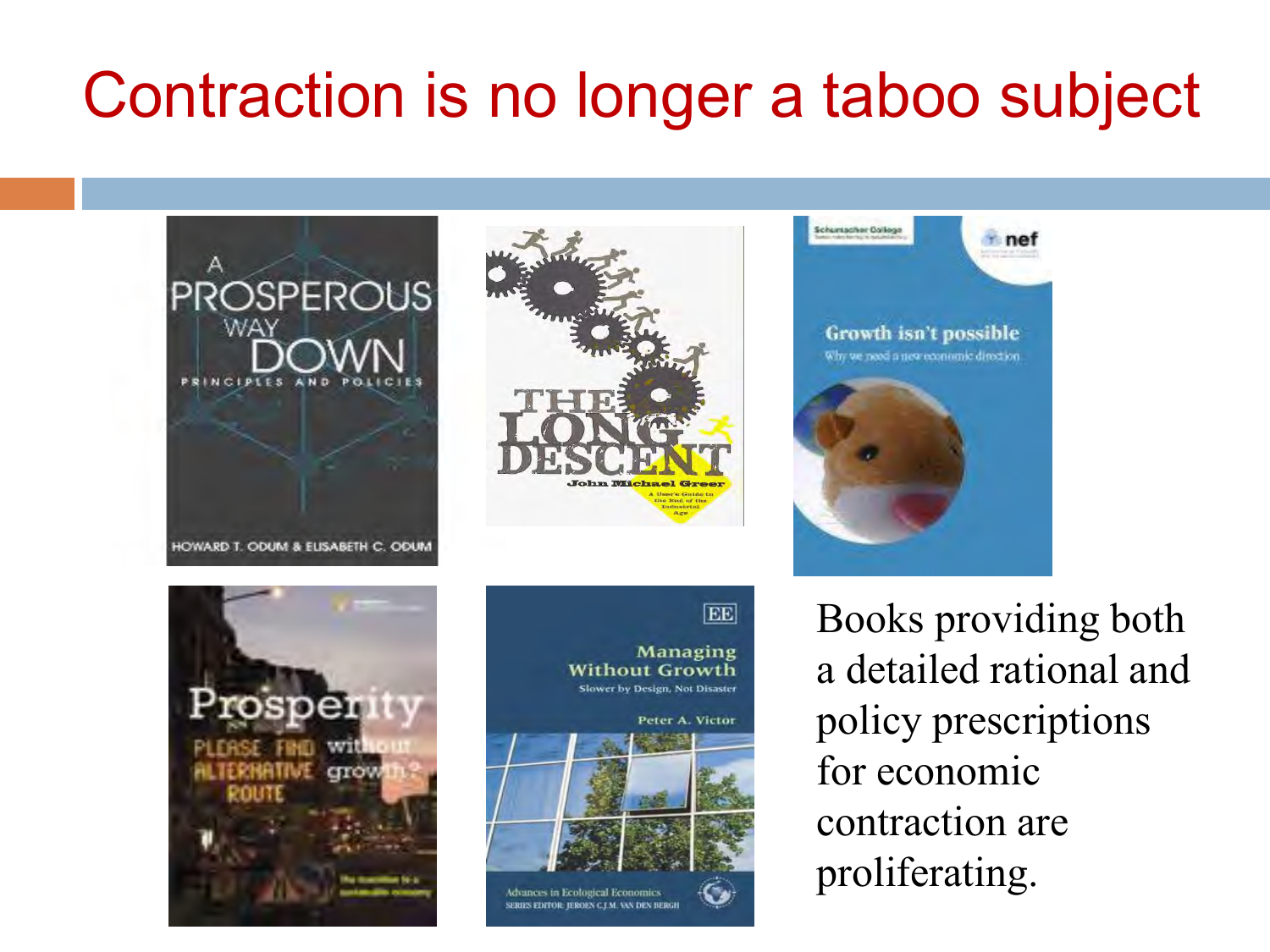#### A convenient truth: GDP Growth in rich countries is futile



- $\Box$  Since 1976, the Canadian economy has grown by 130%. GDP per capita is 70% per cent higher.
- $\Box$  There has been no change in the percentage of the population in poverty or in the unemployment rate.
- $\Box$  The absolute numbers of impoverished and unemployed has increased.
- $\Box$  Subjective well-being is  $$50,000$   $$60,000$   $$COMO$   $\rightarrow$   $[COMO]$   $[COMO]$   $[COMO]$   $[COMO]$   $[OMO]$   $[COMO]$   $[OMO]$   $[OMO]$   $[OMO]$   $[OMO]$   $[OMO]$   $[OMO]$   $[OMO]$   $[OMO]$   $[OMO]$   $[OMO]$   $[OMO]$   $[OMO]$   $[OMO]$   $[OMO]$   $[OMO]$   $[OMO]$   $[OMO]$   $[OMO]$   $[OMO]$   $[OMO]$   $[OMO]$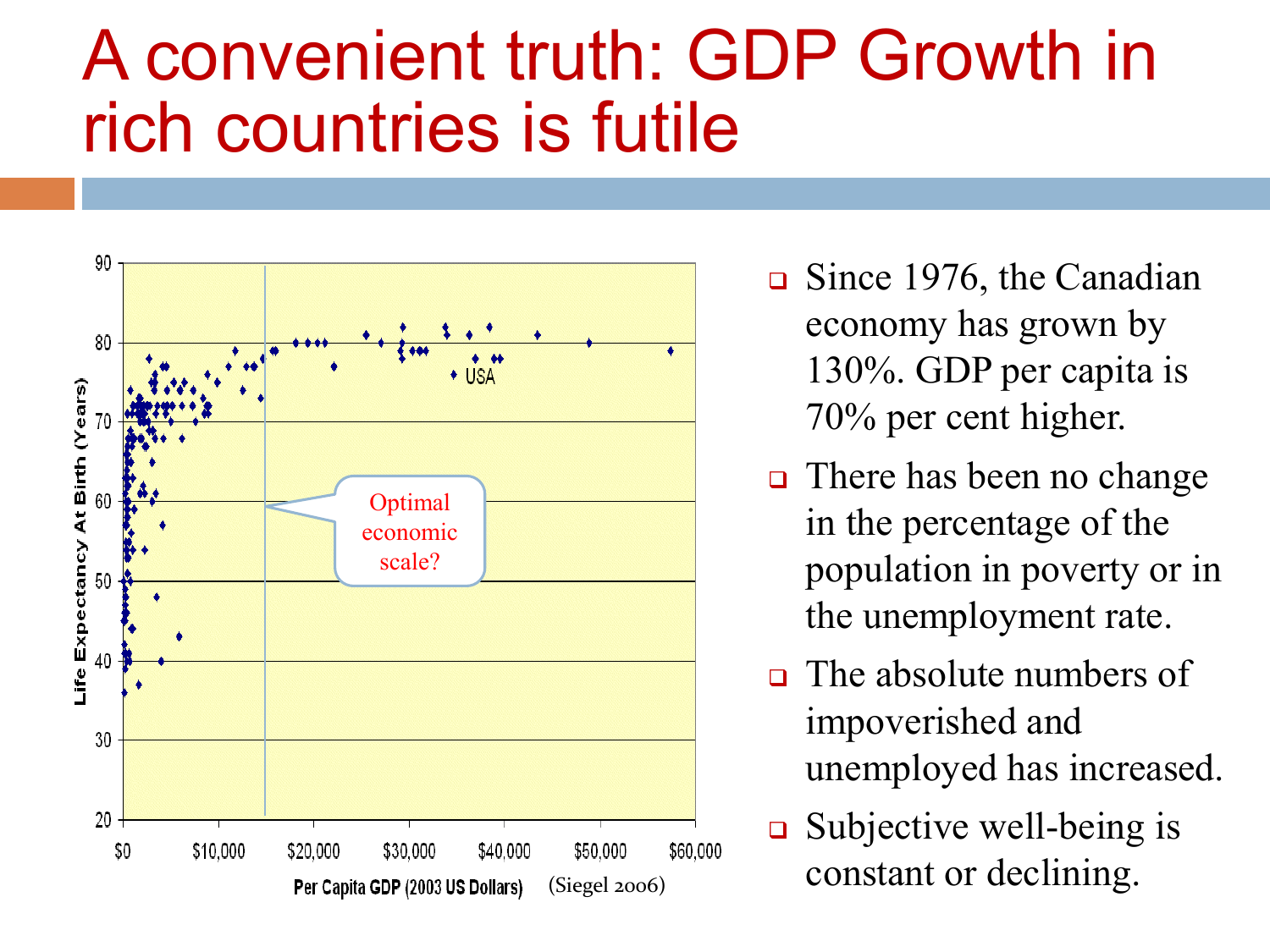### Inequitable growth reduces well-being



- $\Box$  In many rich countries neither objective nor felt well-being are *still associated with rising GDP/income* per capita*.*
- □ On the contrary, —here we see US data showing ―…the strange, seemingly contradictory pattern … of rising real income and a falling index of subjective well-being" (Lane 2000).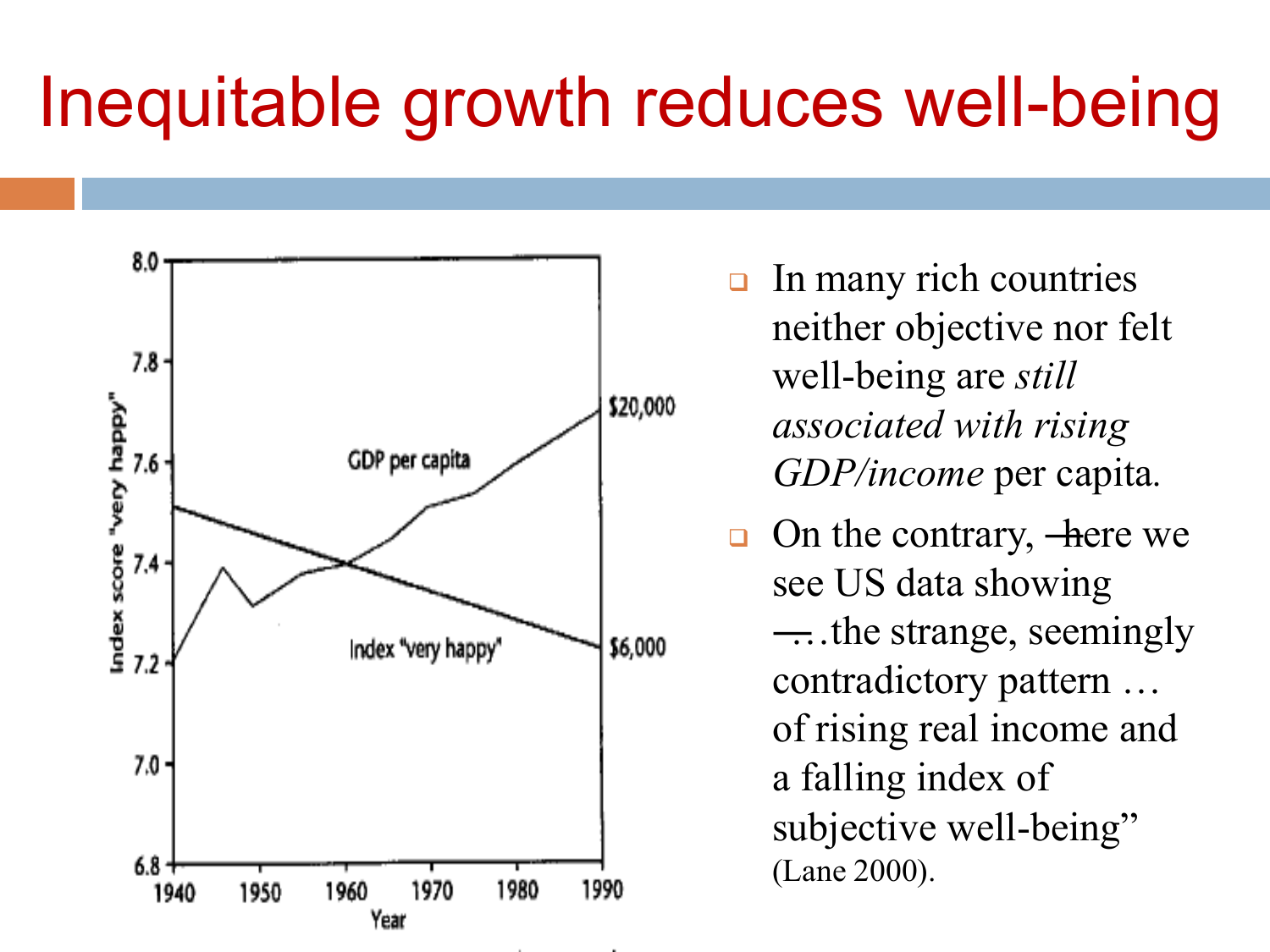## Conceptual steps on the way forward

#### **The world community must recognize that:**

- for the first time in history, individual and national interests are converging with humanity's collective interests;
- we can no longer implement economic policy, without ecological policy, without social policy.
- no country can become sustainable on its own **sustainability is a collective problem that demands collective solutions**.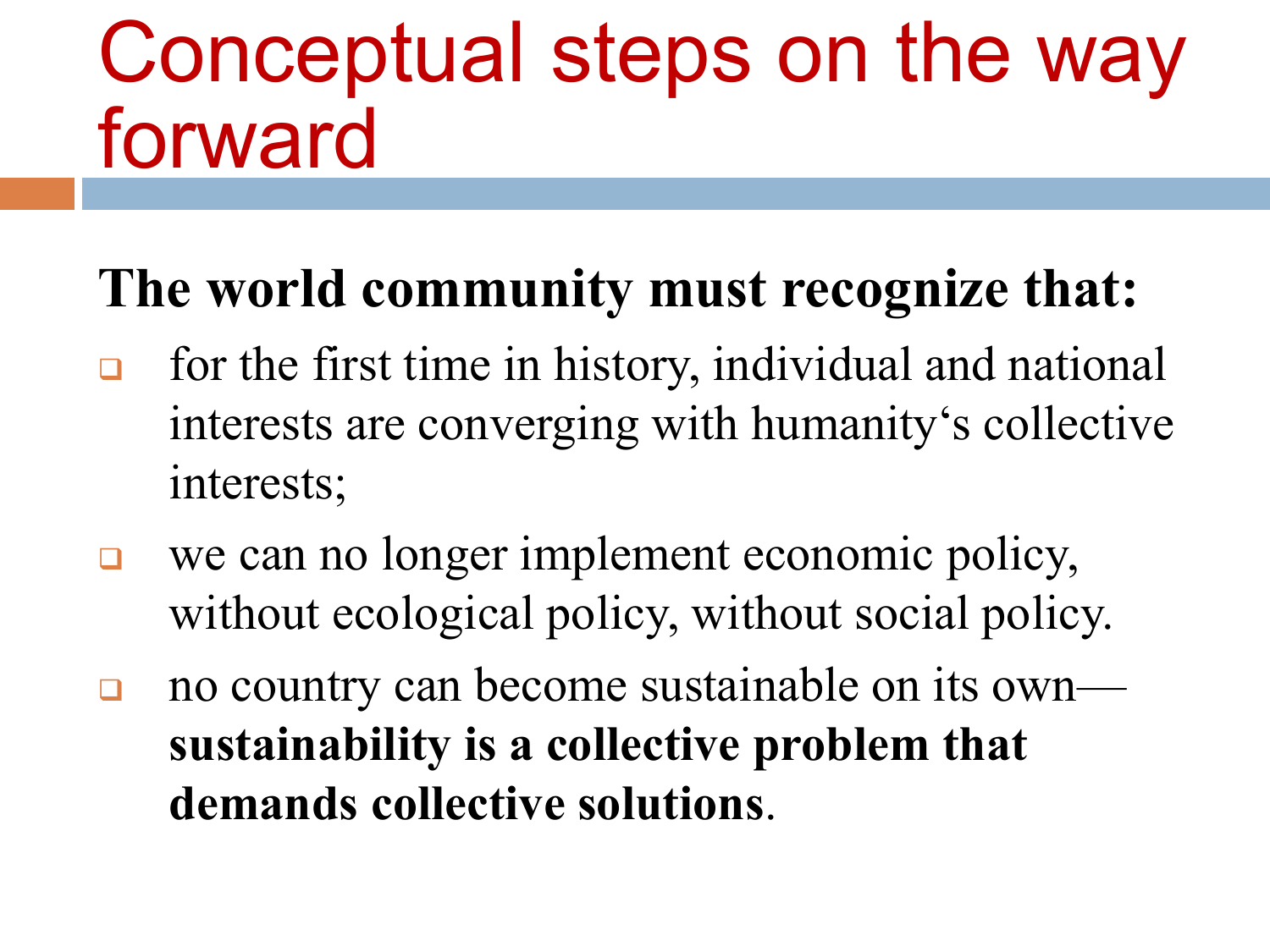## Re-socialize for Sustainability

#### **Governments must act for the common good:**

- Initiate a national public education campaign on the severity of the crisis and the need for decisive action.
- $\Box$  Promote a cultural shift from private to public capital accumulation and to human development.
- Implement job-training and job-placement programs to equip people for employment in sunrise industries.
- Recognize the advantages of job-sharing in the context of improved work-life balance (self-actualization).
- **□** Design and implement new forms of social safety nets to enable peoples' transition to the post-carbon economy (there will be sunset as well as sunrise industries).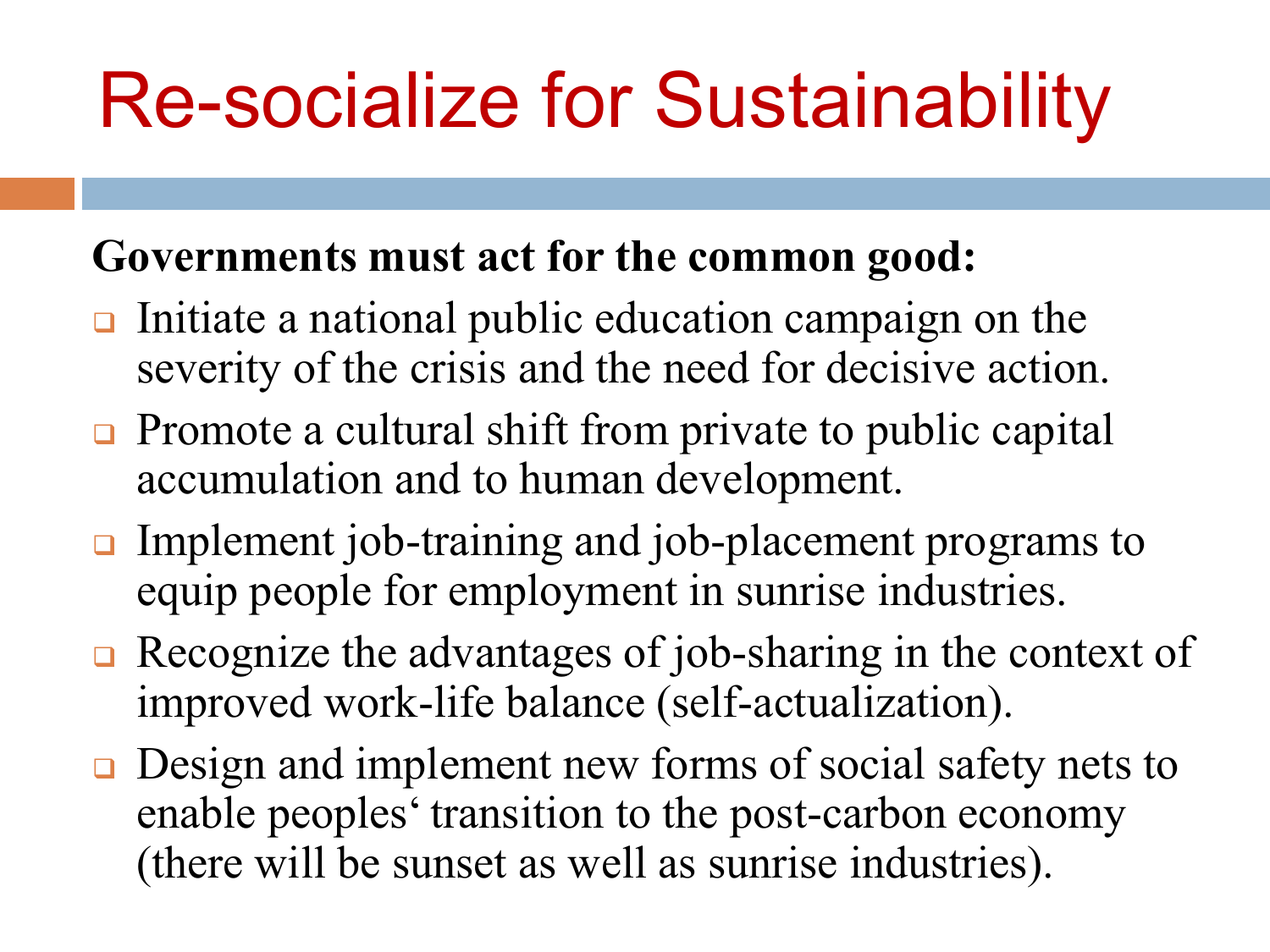#### Intervene to create a more efficient market economy – let prices tell the truth

- Recognize that government intervention to correct for gross market failure (e.g., climate change) is necessary and legitimate.
- □ To improve market efficiency, internalize ecological and social externalities, i.e., insist on full-cost pricing.
- $\Box$  End perverse subsidies (e.g., to the fossil fuel sector).
- Initiate ecological fiscal reform—tax the bads, not the goods.
- **Implement a combination of pollution charges/taxes (e.g.,** carbon tax) and import tariffs. (Support WTO reform.)
- $\Box$  Return to progressive income taxation (including negative income taxes if necessary to assist low-income families through the transition.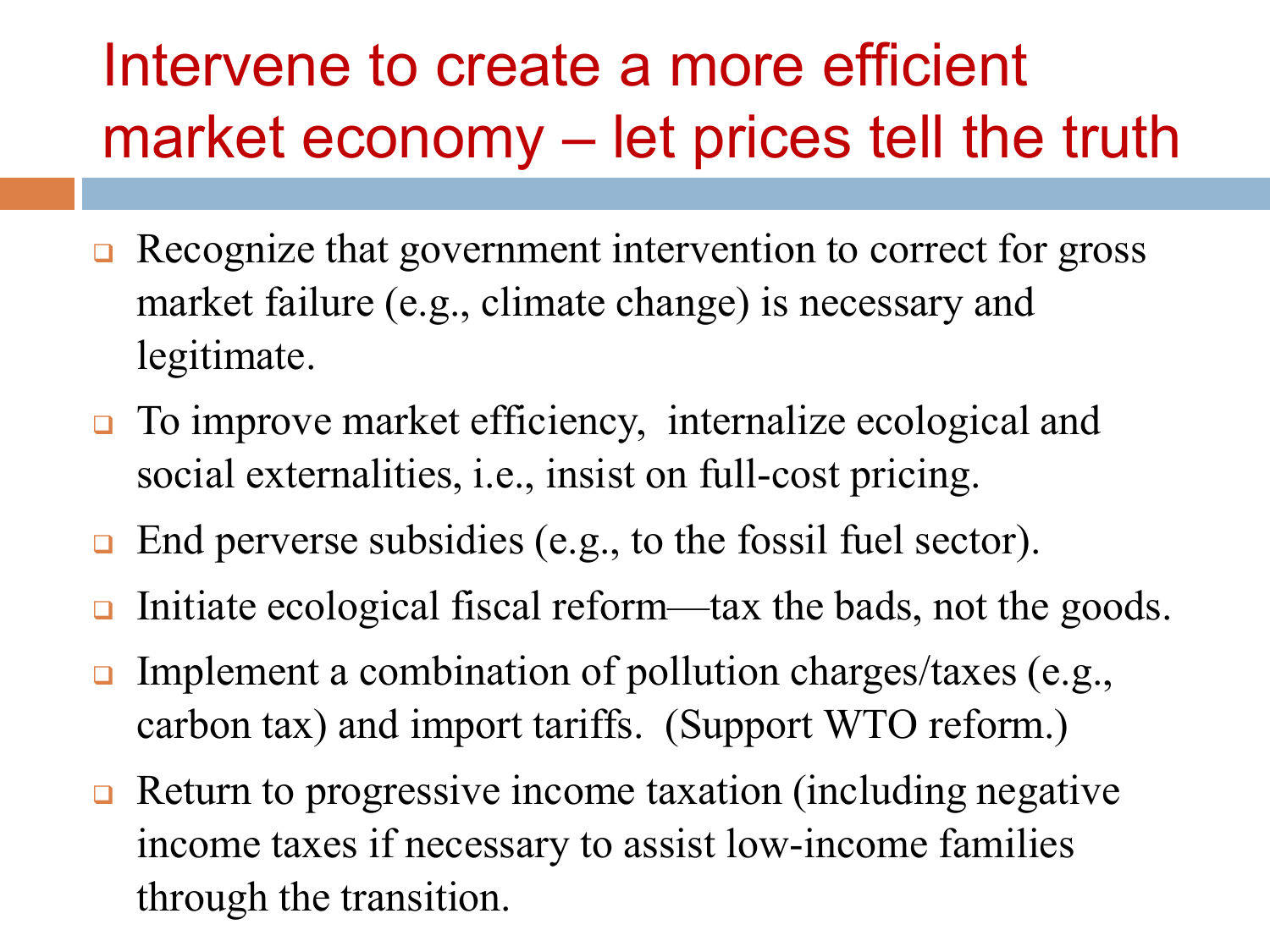#### Encourage emergence of the post-carbon economy (promote costless investment)

- **□** Rethink transportation: de-emphasize private autos; invest in rail, public transit and related infrastructure, and the necessary capacity to manufacture domestically.
- $\Box$  In the building sector, emphasize retrofits but insist that both renovation and new construction meet at least Passivhaus or LBC standards (i.e., set firm targets).
- **□** Support development of the insulation, glass and window, and building systems industries in every province.
- **□** Implement state-of-the-art standards for household appliances, including space and water heaters.
- **□** Encourage the development of sustainable alternative energy systems that might actually work in Canada.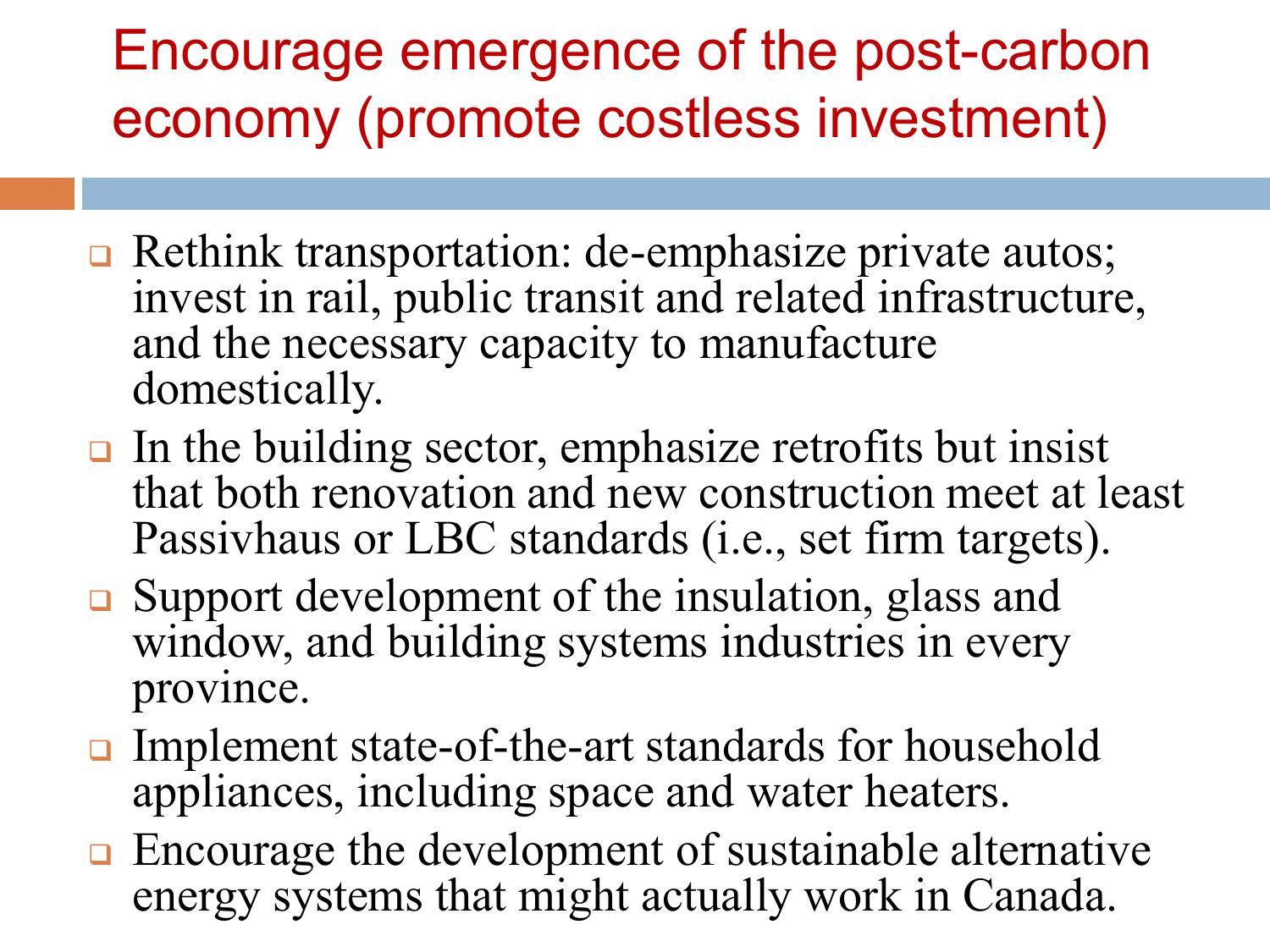# [Closing Words of the 2007](http://environmentdebate.files.wordpress.com/2007/04/extreme-weather.jpg)  Tällberg Forum (Sweden)

"Do we know what to do? Probably yes. Will we do it? Probably not."